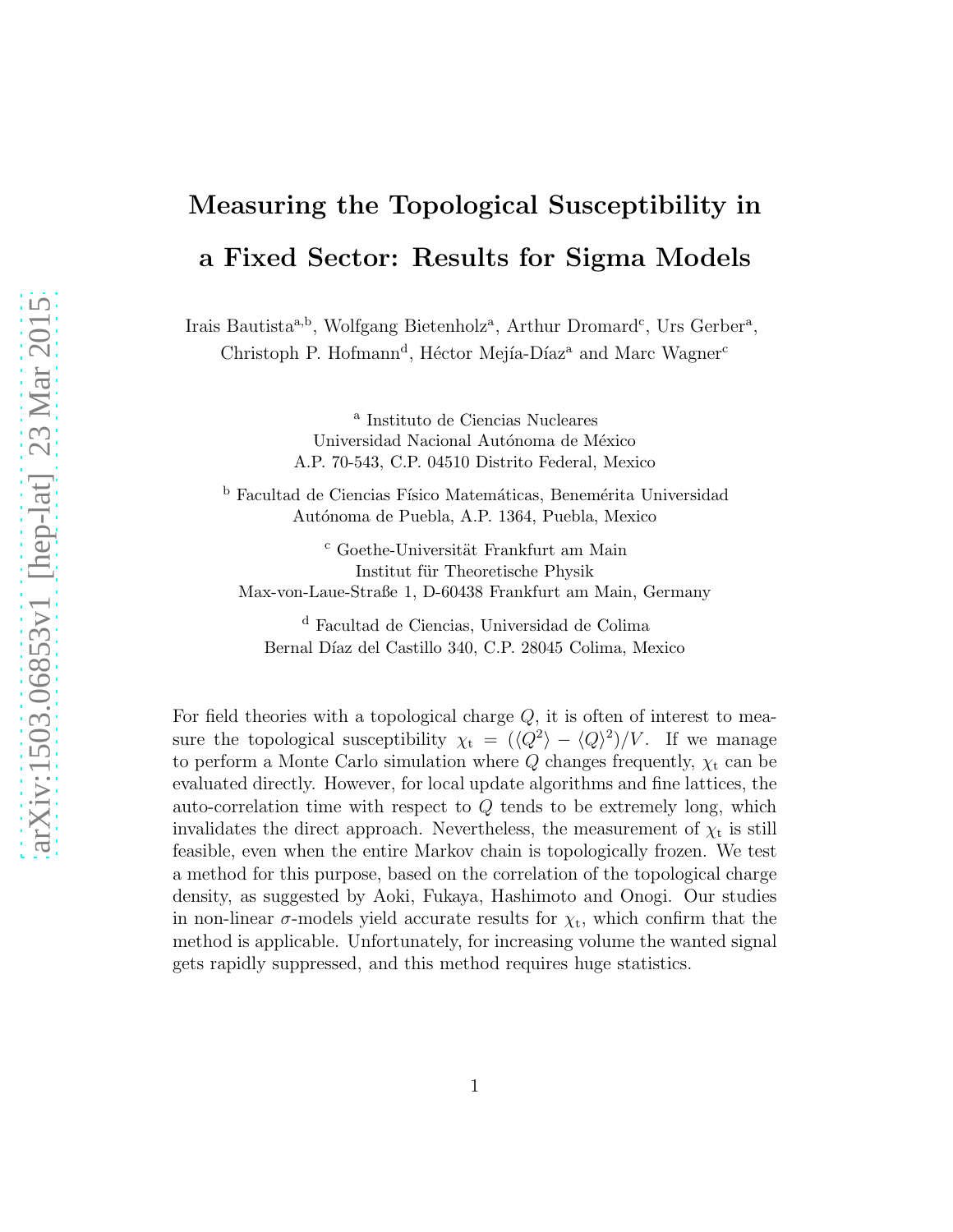#### 1 Motivation

We are going to address the functional integral formulation of quantum physics in Euclidean space with periodic boundary conditions. For a number of models of interest, the configurations occur in distinct topological sectors, each one characterised by a topological charge  $Q \in \mathbb{Z}$ . Examples are 2d Abelian gauge theory and 4d Yang-Mills theories. In these cases also fermions may be present, so this class includes the Schwinger model and QCD. Further examples are the  $O(N)$  models (non-linear  $\sigma$ -models) in  $N-1$  dimensions, and all 2d  $CP(N-1)$  models. In the continuum formulation of such models, the charge  $Q$  — and therefore the topological sector — cannot be changed by a continuous deformation of the configuration (at finite action). Thus the functional integral splits into distinct integrals for each of the sectors, which are separated by infinite action barriers.

Here we deal with the case where parity symmetry holds, which implies the expectation value  $\langle Q \rangle = 0$ . Then the topological susceptibility is given by

<span id="page-1-0"></span>
$$
\chi_{t} = \int d^{d}x \left\langle q(0)q(x) \right\rangle = \frac{\left\langle Q^{2} \right\rangle}{V_{\text{cont}}},\qquad(1.1)
$$

where q is the topological charge density  $(Q = \int d^dx q(x))$ , and  $V_{\text{cont}}$  is the volume. This quantity is often of interest; for instance  $\chi_t$  of quenched QCD is relevant for the Witten-Veneziano relation [\[1\]](#page-19-0), which explains the amazingly heavy mass of the  $\eta'$ -meson as a topological effect.

Clearly,  $\chi_t$  can only be determined on the non-perturbative level. Hence lattice simulations are the appropriate method for this purpose. Strictly speaking, the lattice regularization removes the topological sectors, but there are still sectors separated by barriers of high Euclidean action. So it is possible — and useful — to introduce topological charges in lattice field theory as well, although this involves a slight ambiguity. For comparative studies of different approaches, see Ref. [\[2\]](#page-19-1).

Here we consider the 1d  $O(2)$  model (quantum rotor), as well as the 2d  $O(3)$  model (Heisenberg model). In both models we employ the geometric definition [\[3\]](#page-19-2) of the lattice topological charge density  $q_x$ , which has the virtue of automatically providing integer topological charges, as in the continuum,  $Q = \sum_x q_x \in \mathbb{Z}$  (x are the lattice sites, which we write as indices, and we always assume periodic boundary conditions).

In our simulations we use the powerful Wolff cluster algorithm [\[4\]](#page-20-0), which performs non-local update steps of entire spin clusters. Hence our Markov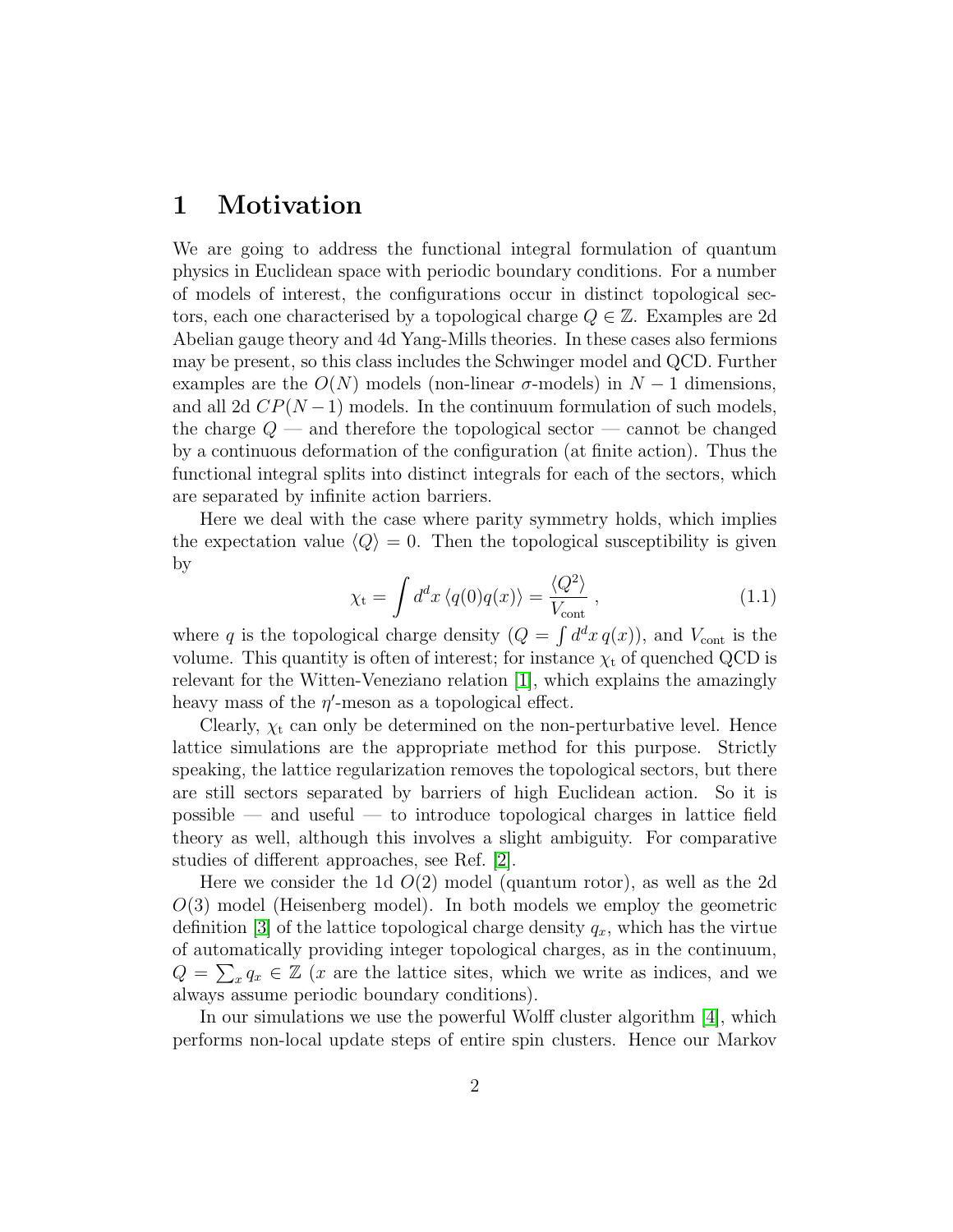chains do change Q frequently, so in this specific case  $\chi_t$  can also be measured directly, without numerical problems.<sup>[1](#page-2-0)</sup>

However, here we are interested in testing the Aoki-Fukaya-Hashimoto-Onogi (AFHO) method [\[5\]](#page-20-1), which evaluates  $\chi_t$  based on the density correlations  $\langle q_0 q_x \rangle_{|Q|}$  at large separation x, measured at fixed  $|Q|$ . This method is still applicable when the only known efficient algorithms proceed in local update steps, which is the situation in most theories involving fermion or gauge fields.<sup>[2](#page-2-1)</sup> It enables the measurement of  $\chi_t$  even from a Markov chain that is entirely confined to a single topological sector. That may well happen in lattice QCD with light dynamical quarks and a lattice spacing of below 0.05 fm [\[8\]](#page-20-2). In light of these prospects for the near future, it is of interest to test the AFHO method systematically.[3](#page-2-2)

#### 2 Topological charge density correlation

We are going to investigate the AFHO method, which was derived in Ref. [\[5\]](#page-20-1), inspired by related considerations by Brower, Chandrasekharan, Negele and Wiese [\[11\]](#page-20-3). It deals with the long-distance correlation of the topological charge density  $q_x$  at fixed |Q|. The topological susceptibility  $\chi_t$  can be evaluated from the (approximate) relation

<span id="page-2-3"></span>
$$
\lim_{x \to \infty} \langle q_0 q_x \rangle_{|Q|} \approx -\frac{1}{V^2} \left( \langle Q^2 \rangle - Q^2 + \frac{V c_4}{2 \langle Q^2 \rangle} \right)
$$

$$
= -\frac{\chi_t}{V} + \frac{1}{V^2} \left( Q^2 - \frac{c_4}{2 \chi_t} \right) , \qquad (2.1)
$$

where  $V$  is the volume in lattice units. The term

<span id="page-2-4"></span>
$$
c_4 = \frac{1}{V} \left( 3 \langle Q^2 \rangle^2 - \langle Q^4 \rangle \right) \tag{2.2}
$$

is the kurtosis, which measures the deviation from a Gaussian distribution of the topological charges. It tends to be tiny, see e.g. Refs. [\[12\]](#page-20-4) for QCD

<span id="page-2-0"></span><sup>&</sup>lt;sup>1</sup>In addition, in the 1d  $O(2)$  model, the large volume limit of  $\chi_t$  is known analytically for all the three lattice actions that we are going to consider, cf. Section 3.

<span id="page-2-1"></span><sup>&</sup>lt;sup>2</sup>Exceptions are 2d pure  $U(1)$  gauge theory [\[6\]](#page-20-5) (which is equivalent to the 1d  $O(2)$ model), and specific, purely fermionic models [\[7\]](#page-20-6).

<span id="page-2-2"></span><sup>3</sup>An alternative concept with the same motivation is sketched in Ref. [\[9\]](#page-20-7). For a recent study with a related approach, see Ref. [\[10\]](#page-20-8). The procedure of Ref. [\[11\]](#page-20-3) is more general, but it contains yet another option to determine  $\chi_t$  from topologically restricted measurements.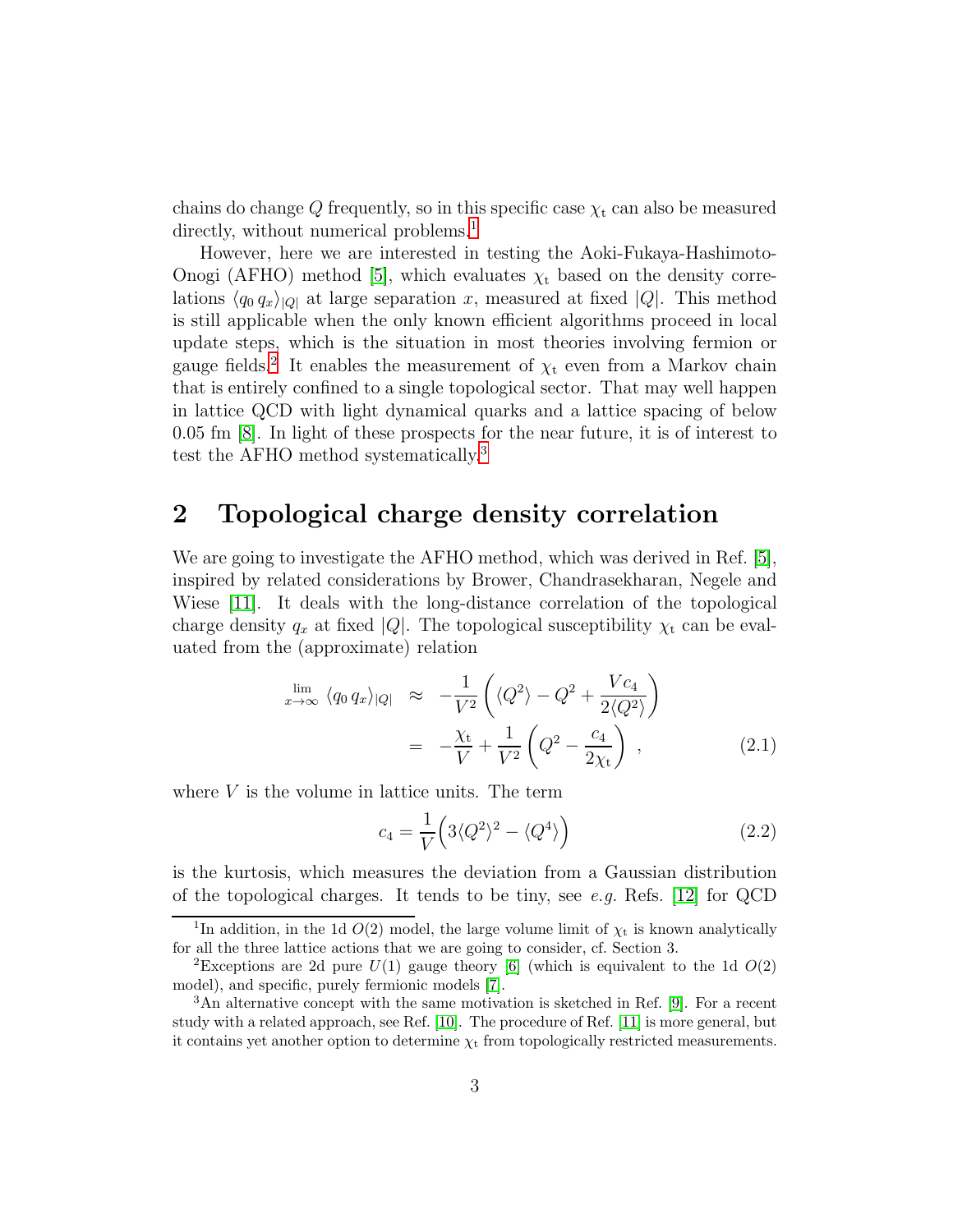results, and in the 1d  $O(2)$  model it vanishes exactly in the continuum and infinite volume [\[13\]](#page-20-9). In the current context its contribution can be ignored, see Sections 3 and 4.

Eq. [\(2.1\)](#page-2-3) consists of the leading terms of an expansion in  $1/\langle Q^2 \rangle$ , therefore  $\langle Q^2 \rangle = V \chi_t$  should be large. Since  $\chi_t$  is expected to stabilise in the large volume limit, eq. [\(2.1\)](#page-2-3) holds up to sub-leading finite size effects. Moreover, its derivation assumes the ratio  $|Q|/\langle Q^2 \rangle$  to be small, hence it is favourable to apply this method in sectors of small  $|Q|$ .

With these assumptions, eq.  $(2.1)$  shows that the correlation of the topological charge density in a fixed sector is not expected to vanish over long distances. Instead it is expected to attain a plateau, which depends on  $|Q|$ : it is slightly negative for  $Q = 0$  (obviously, a fluctuation of  $q_0$  has to be compensated elsewhere), but it rises for increasing  $Q^2$ .

The AFHO method has been tested previously in the 2-flavour Schwinger model with light chiral fermions [\[14\]](#page-20-10). The numerically measured correlations  $\langle q_0 q_x \rangle$  suggest that a conclusive evaluation of  $\chi$ <sub>t</sub> requires large statistics: on a  $16 \times 16$  lattice it requires  $O(10^5)$  configurations. Variants of this method were already applied in 2-flavour QCD, though with a different density [\[15\]](#page-20-11), and recently also in QCD with  $2 + 1$  flavours, with a reduction to sub-volumes [\[16\]](#page-20-12). For a precise test, the non-linear  $σ$ -models are perfectly suited, since the method can be probed with high statistics, and the results for  $\chi_t$ can be compared with reliable direct measurements. Synopses of this study were anticipated in two proceeding contributions [\[17\]](#page-20-13).

#### 3 Results for the 1d  $O(2)$  model

We start with the 1d  $O(2)$  model, or 1d XY model, which describes a quantum mechanical particle moving freely on the circle  $S<sup>1</sup>$ , with periodic boundary conditions in Euclidean time  $x$ . In continuous time, a trajectory can be described by an angle  $\varphi(x)$ , with  $\varphi(0) = \varphi(L_{\text{cont}})$ . On the lattice we deal with angles  $\varphi_x$ ,  $x = 1...L$  and  $\varphi_{L+1} = \varphi_1$ .<sup>[4](#page-3-0)</sup> We introduce the nearest site difference

$$
\Delta \varphi_x = (\varphi_{x+1} - \varphi_x) \text{ mod } 2\pi \in (-\pi, \pi], \qquad (3.1)
$$

*i.e.* the modulo function is defined such that  $|\Delta \varphi_x|$  is minimised.

<span id="page-3-0"></span><sup>4</sup>All lattice quantities will be given in lattice units.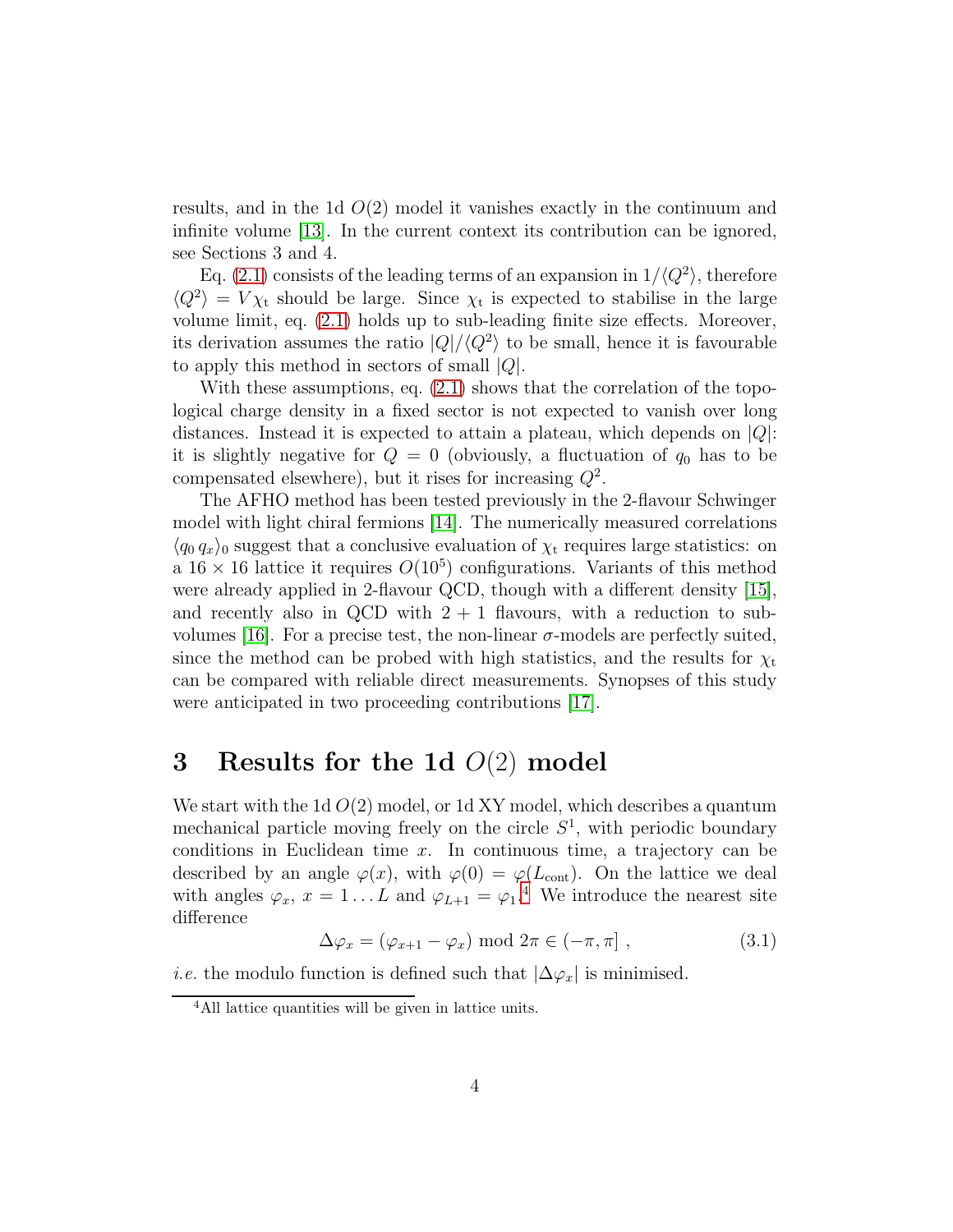This is one of the simplest models with a topological charge, which is given by

<span id="page-4-2"></span>
$$
Q = \frac{1}{2\pi} \int_0^{L_{\text{cont}}} dx \,\varphi'(x) \text{ (continuum)}, \quad Q = \frac{1}{2\pi} \sum_{x=1}^L \Delta \varphi_x \text{ (lattice)}, \quad (3.2)
$$

where  $q(x) = \varphi'(x)/(2\pi)$  is the topological charge density in the continuum, and  $q_x = \Delta \varphi_x/(2\pi)$  is its geometrically defined counterpart on the lattice.

The continuum action reads  $S_{\text{cont}}[\varphi] = \frac{\beta_{\text{cont}}}{2} \int_0^{L_{\text{cont}}} dx \, \varphi'(x)^2$ . In Appendix A we show that relation [\(2.1\)](#page-2-3) without the kurtosis term,

<span id="page-4-0"></span>
$$
\langle q(0)q(x)\rangle = -\frac{\chi_{\rm t}}{V} + \frac{Q^2}{V^2} \,,\tag{3.3}
$$

is exact in this case, and independent of the separation  $x$ .

In our numerical study, we are going to consider three lattice actions: the standard action, the Manton action [\[18\]](#page-21-0) and the constraint action [\[19\]](#page-21-1),

<span id="page-4-3"></span>
$$
S_{\text{standard}}[\varphi] = \beta \sum_{x=1}^{L} (1 - \cos \Delta \varphi_x), \quad S_{\text{Manton}}[\varphi] = \frac{\beta}{2} \sum_{x=1}^{L} \Delta \varphi_x^2,
$$
  

$$
S_{\text{constraint}}[\varphi] = \begin{cases} 0 & \Delta \varphi_x < \delta \quad \forall x \\ +\infty & \text{otherwise} \end{cases} (3.4)
$$

The parameter  $\beta$  (or  $\beta_{\text{cont}}$ ) corresponds here to the moment of inertia, and in the last case  $\delta$  is the constraint angle.

| action     |                                                                                                                                                           | $\chi_{\rm t}$                                                                                                                                  |
|------------|-----------------------------------------------------------------------------------------------------------------------------------------------------------|-------------------------------------------------------------------------------------------------------------------------------------------------|
| continuum  | $2\beta_{\rm cont}$                                                                                                                                       | $4\pi^2\beta_{\rm cont}$                                                                                                                        |
| standard   | $\left[\ln \frac{\int_{-\pi}^{\pi} d\varphi \exp(-\beta(1-\cos\varphi))}{\int_{-\pi}^{\pi} d\varphi \exp(-\beta(1-\cos\varphi)) \cos\varphi}\right]^{-1}$ | $\int_{-\pi}^{\pi} d\varphi \varphi^2 \exp(-\beta(1-\cos \varphi))$<br>$\frac{4\pi^2}{\int_{-\pi}^{\pi} d\varphi} \exp(-\beta(1-\cos \varphi))$ |
| Manton     | $\left[\ln \frac{\int_{-\pi}^{\pi} d\varphi \exp(-\beta \varphi^2/2)}{\int_{-\pi}^{\pi} d\varphi \exp(-\beta \varphi^2/2) \cos \varphi}\right]$           | $\int_{-\pi}^{\pi} d\varphi \varphi^2 \exp(-\beta \varphi^2/2)$<br>$\sqrt{4\pi^2} \int_{-\pi}^{\pi} d\varphi \exp(-\beta \varphi^2/2)$          |
| constraint | $[\ln(\delta/\sin(\delta))]^{-1}$                                                                                                                         | $19\pi^2$                                                                                                                                       |

<span id="page-4-1"></span>Table 1: Closed expressions for the correlation length  $\xi$  and the topological susceptibility  $\chi_t$  in the 1d  $O(2)$  model at infinite size, in the continuum and for three lattice actions.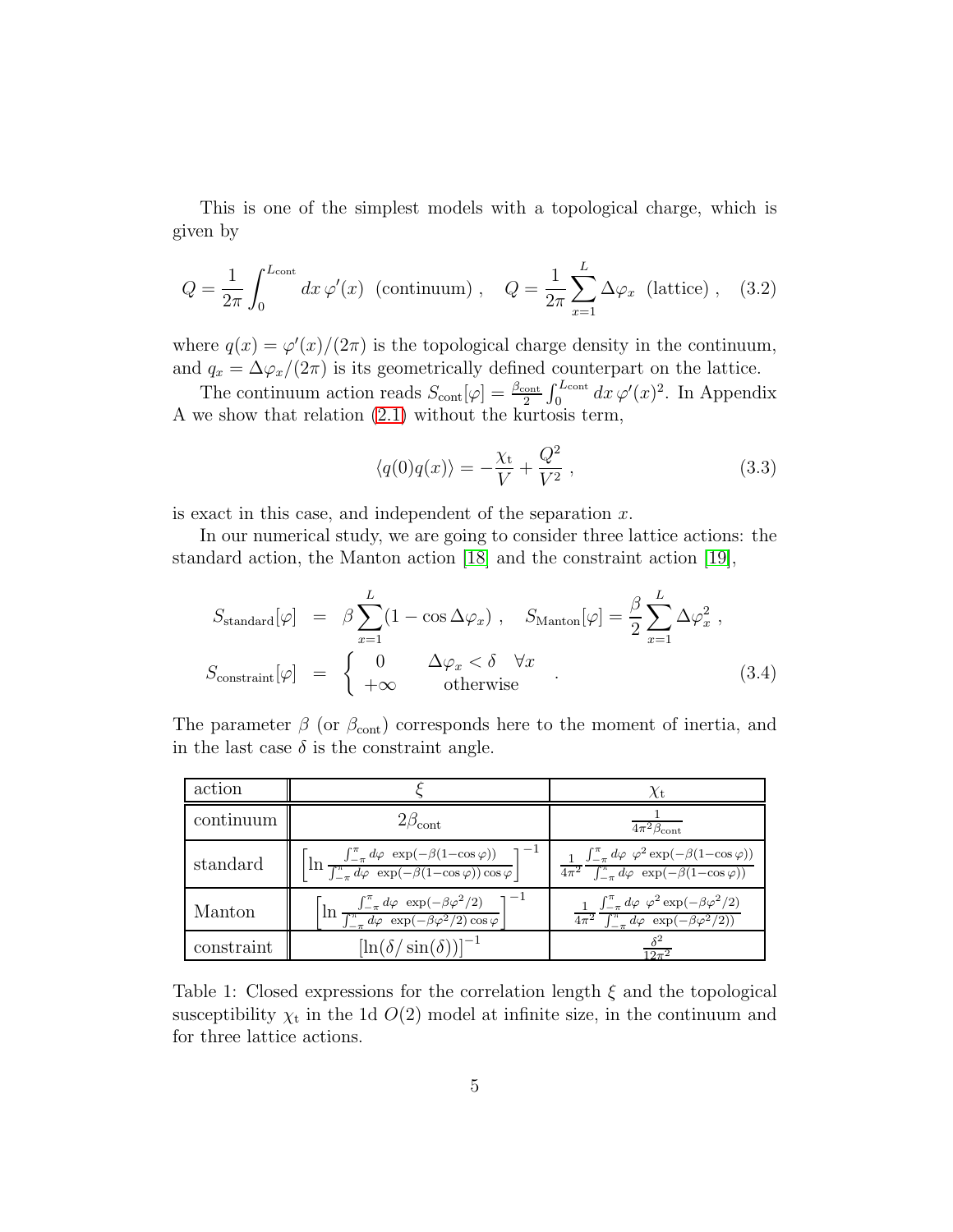

<span id="page-5-1"></span>Figure 1: The topological charge density correlation in the 1d  $O(2)$  model over a distance of x lattice spacings, at  $L = 100$ . The plots above refer to the standard action at  $\beta = 1$  (on the left),  $\beta = 2$  (on the right), which correspond to  $\xi = 1.240, \langle Q^2 \rangle = 4.063, \text{ and } \xi = 2.779, \langle Q^2 \rangle = 1.936, \text{ respectively. The}$ plots below show the same for the Manton action, at  $\beta = 1, \xi = 2.017$ ,  $\langle Q^2 \rangle = 2.48742$  (on the left), and  $\beta = 2$ ,  $\xi = 4.000$ ,  $\langle Q^2 \rangle = 1.266$  (on the right). For comparison, we include in all cases lines for the prediction based on eq. [\(3.3\)](#page-4-0), where we insert the directly measured values of  $\chi_{\rm t}$ .

In the thermodynamic limit,  $L \to \infty$ , the correlation length  $\xi = 1/(E_1 E_0$ ) (*i.e.* the inverse energy gap) and  $\chi_t$  are known analytically, as we summarise in Table [1.](#page-4-1) The terms for the continuum, the standard and Manton action can be found in Ref. [\[13\]](#page-20-9), while the terms for the constraint action are derived in Ref. [\[19\]](#page-21-1).<sup>[5](#page-5-0)</sup> The product  $\xi \chi_t$  is a scaling quantity, *i.e.* a di-

<span id="page-5-0"></span><sup>&</sup>lt;sup>5</sup>For the continuum action, Ref. [\[20\]](#page-21-2) discusses the spin correlation function, and its restriction to a single topological sector.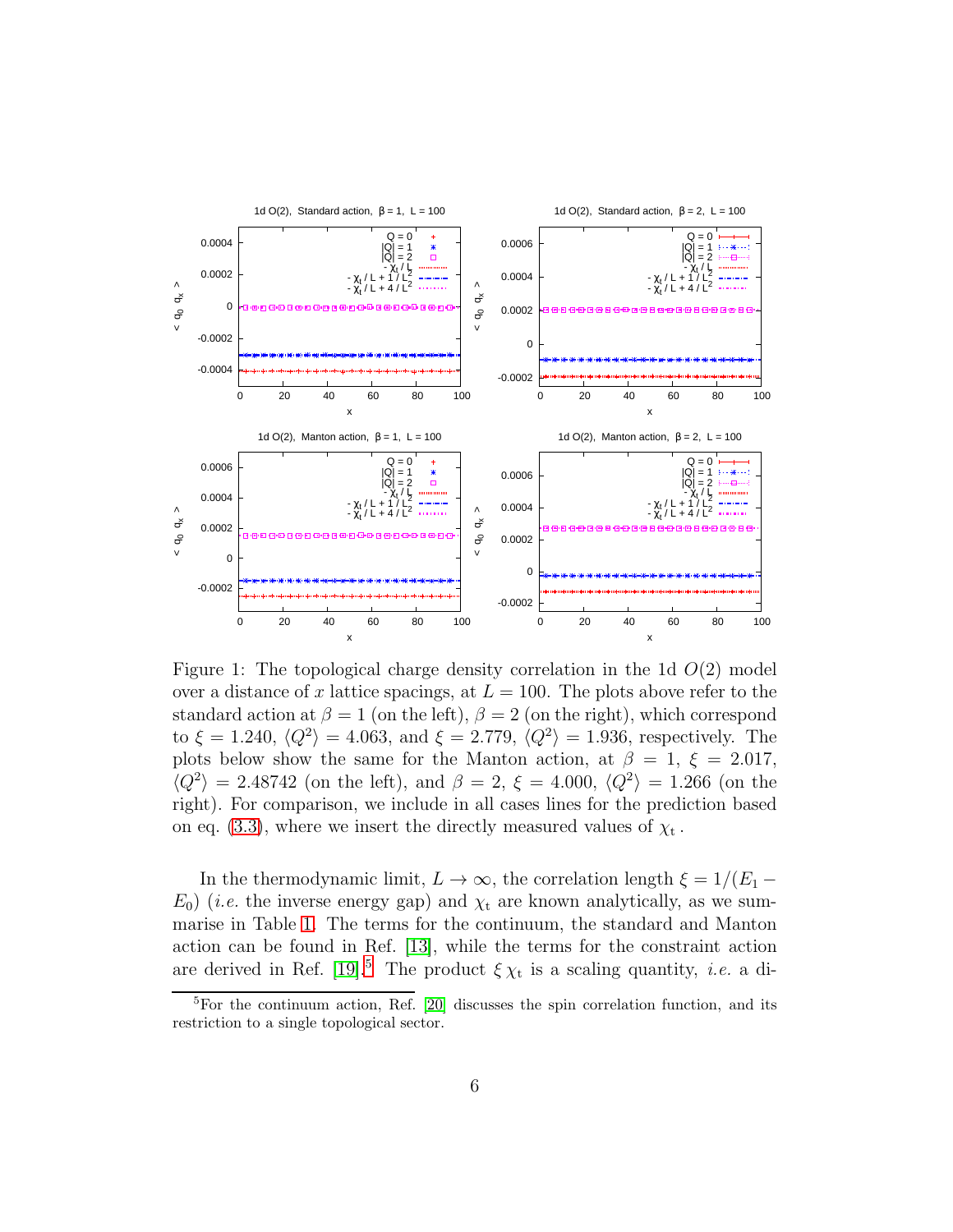mensionless term composed of observables. In the continuum it amounts to

$$
\xi \chi_{\rm t}|_{\rm continuum} = \frac{1}{2\pi^2} \,. \tag{3.5}
$$

This value is attained for the lattice actions in the limit  $\beta \to \infty$  and  $\delta \to 0$ , respectively, which reveals a facet of universality even in one dimension. The corresponding scaling behaviour is discussed in Refs. [\[13,](#page-20-9)[19,](#page-21-1)[21\]](#page-21-3). In particular, the Manton action scales excellently, since it is classically perfect.

Figure [1](#page-5-1) shows examples for numerically measured correlations  $\langle q_0 q_x \rangle_{|Q|}$ , using the standard action and the Manton action, at  $L = 100$ , and  $\beta = 1$  and 2. We see that the numerical data agree very well with the predicted plateau values; no deviation is visible. The same holds for the constraint action at  $\delta = 2\pi/3$  $\delta = 2\pi/3$  $\delta = 2\pi/3$ ,  $L = 50$ , and at  $\delta = 1$ ,  $L = 100$ , as Figure 2 shows.



<span id="page-6-0"></span>Figure 2: The same as in Figure [1,](#page-5-1) but now for the constraint action at  $\delta = 2\pi/3, L = 50, \xi = 1.132, \langle Q^2 \rangle = 1.852$  (on the left), and  $\delta = 1, L = 100$ ,  $\xi = 5.793, \langle Q^2 \rangle = 0.844$  (on the right). Again we compare the data to the prediction based on eq. [\(3.3\)](#page-4-0), where we insert the directly measured  $\chi_{\rm t}$ .

Hence we confirm that the method works, but for a precise analysis we evaluate  $\chi_t$  from each of these measured correlation plateaux; they are fitted to a constant in the range  $2 \ldots L - 2$ . The condition of a correlation over a "large distance" turns out to be extremely mild in this case (that was different in the corresponding study of the 2-flavour Schwinger model [\[14\]](#page-20-10)). The reason for this virtue in the 1d  $O(2)$  model is discussed in Appendix A.

In order to probe the AFHO method close to the continuum limit, we proceed to  $\beta = 4$ , where the correlation length is increased to  $\xi = 6.8$  for the standard lattice action, and to  $\xi = 8.0$  for the Manton action. In the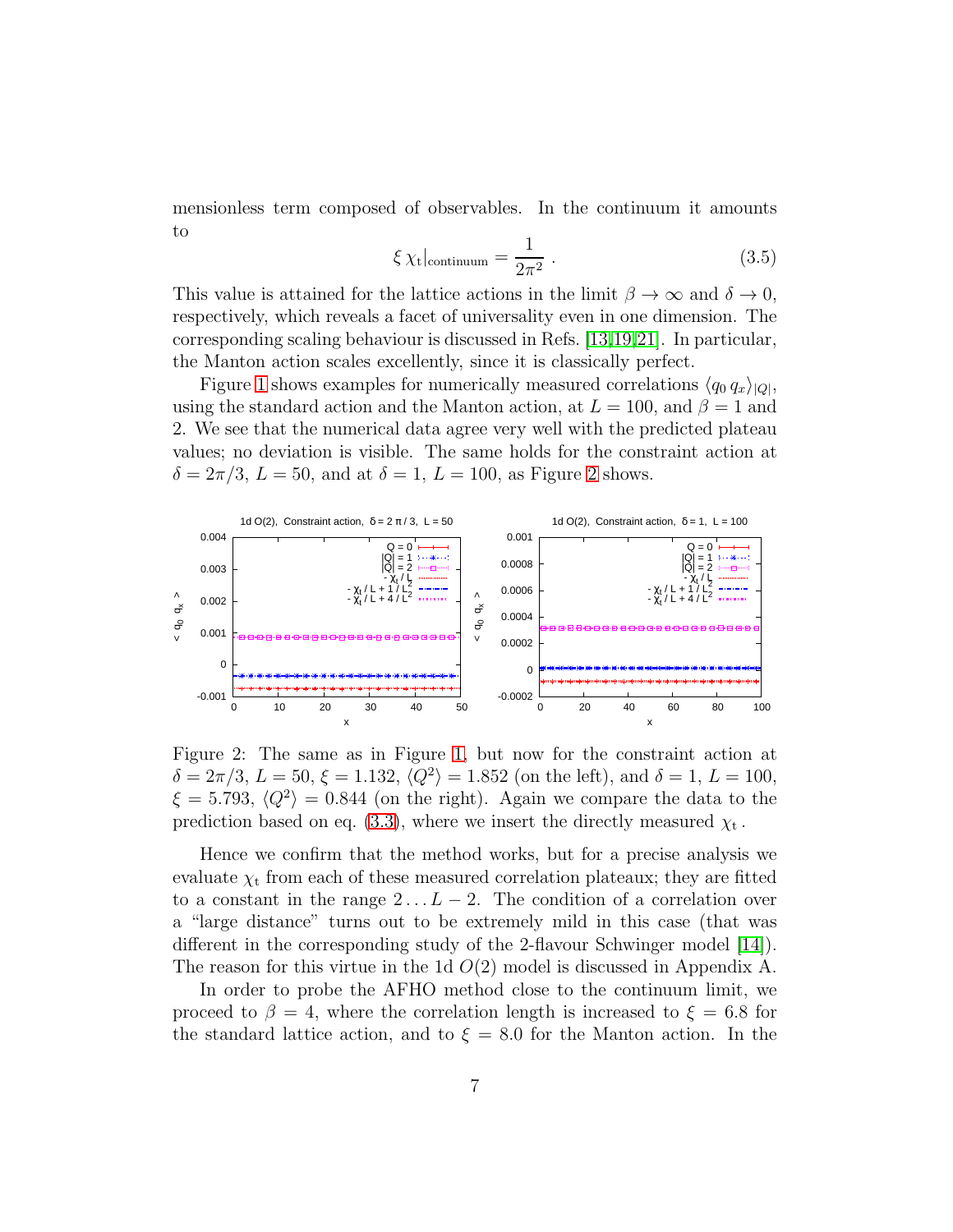range  $L = 150...400$ , and for  $|Q| = 0, 1, 2$ , this leads to the results for  $\chi_t$ illustrated in Figure [3.](#page-8-0) For the Manton action we obtain precise agreement with the theoretical  $\chi_t$  value in all cases. For the standard action we observe small deviations up to a few permille, which are suppressed for  $|Q| \leq 1$ , and for  $|Q| = 2$  they are reduced as L increases.

These tiny lattice artifacts are revealed due to extremely large statistics: for each parameter set, at least  $5 \cdot 10^9$  measurements have been performed. This yields very precise results, and illustrates the convergence towards the theoretical  $\chi_t$  value for increasing  $\langle Q^2 \rangle$  (or equivalently L).

However, such a huge statistics is usually not available in higher dimensional models. As a more realistic benchmark, we now consider the constraint action with  $\delta = 2\pi/3$ , 1.5, 1, in the range  $L = 50...400$ , with  $10^7$  measurements in each case. The results are illustrated in Figure [4.](#page-9-0) They confirm that this enables the determination of  $\chi_t$  to two digits with the AFHO method, as one expects based on Figure [3.](#page-8-0) In addition, we see that the values obtained at  $|Q| = 2$  converge to the correct result if L increases, such that  $\langle Q^2 \rangle$  is getting sufficiently large.

The detailed high precision results for the standard and Manton action are given in Tables [2](#page-7-0) and [3.](#page-10-0) Table [4](#page-10-1) adds examples for the measured values of the kurtosis, which was defined in eq. [\(2.2\)](#page-2-4). For the standard action it differs from 0 well beyond the statistical uncertainty. This is a lattice artifact, since  $c_4$  approaches 0 for increasing  $\beta$  (but this trend is not manifest for increasing  $L$ ), in agreement with Appendix A. Hence Table [4](#page-10-1) also confirms the excellent scaling behaviour of the Manton action.

|                |     | $Q=0$       | $ Q =1$     | $ Q  = 2$   | $ Q =3$     | $ Q =4$                 | direct                   |
|----------------|-----|-------------|-------------|-------------|-------------|-------------------------|--------------------------|
|                | 100 | 0.04067(2)  | 0.04066(2)  | 0.04060(3)  | 0.04050(3)  | $\overline{0.04064(5)}$ | 0.040635(3)              |
| $\overline{2}$ | 100 | 0.019277(7) | 0.019325(7) | 0.01946(1)  | 0.01966(2)  | 0.01987(6)              | 0.019364(1)              |
| $\overline{4}$ | 150 | 0.007537(2) | 0.007552(3) | 0.007589(5) | 0.00773(2)  | $\sqrt{0.00746(8)}$     | $\parallel$ 0.0075543(3) |
|                | 200 | 0.007541(3) | 0.007549(3) | 0.007578(5) | 0.00761(1)  | 0.00768(4)              | $\parallel 0.0075543(3)$ |
|                | 250 | 0.007544(3) | 0.007548(4) | 0.007562(5) | 0.00756(1)  | 0.00759(3)              | $\parallel 0.0075543(3)$ |
|                | 300 | 0.007546(4) | 0.007548(4) | 0.007556(6) | 0.00759(1)  | 0.00756(2)              | $\parallel 0.0075542(3)$ |
|                | 350 | 0.007546(4) | 0.007550(4) | 0.007573(6) | 0.00755(1)  | 0.00761(2)              | $\parallel 0.0075543(3)$ |
|                | 400 | 0.007548(4) | 0.007553(5) | 0.007561(7) | 0.007555(9) | $\overline{0.007}56(2)$ | $\parallel 0.0075547(3)$ |

<span id="page-7-0"></span>Table 2: The values of  $\chi_t$  determined by the AFHO method in the lattice 1d  $O(2)$  model with the standard action, in the sectors  $|Q| = 0...4$ . For comparison we also display the results of direct  $\chi_t$  measurements.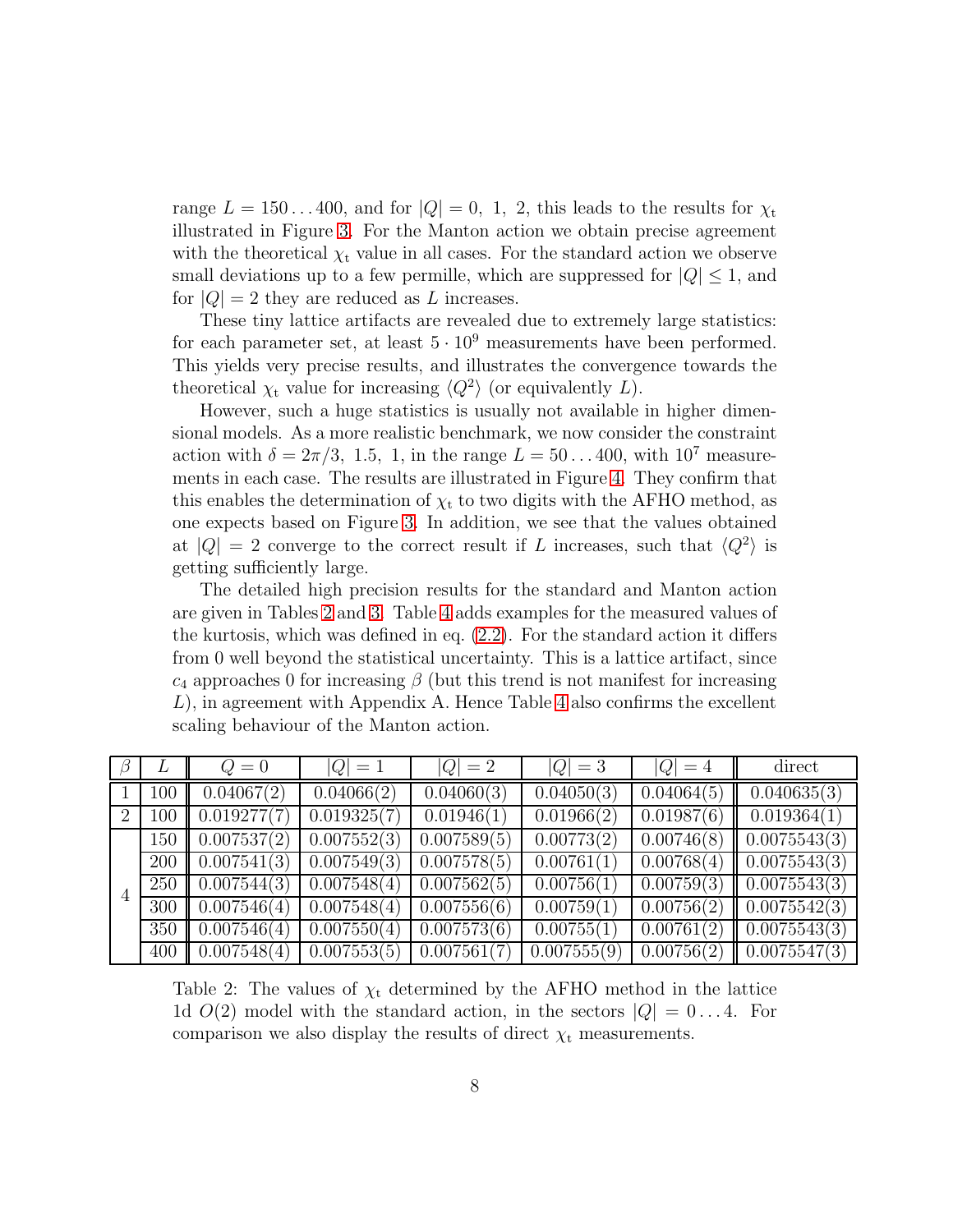

<span id="page-8-0"></span>Figure 3: The topological susceptibility  $\chi_t$  in the 1d  $O(2)$  model for the standard action (above) and for the Manton action (below), both at  $\beta = 4$ . We show the theoretical value at  $L = \infty$ , the directly measured value (at  $L = 400$ , and the values obtained from the AFHO method in the range  $L = 150...400$ , in the sectors  $|Q| = 0$ , 1, 2. For the standard action, there are permille level deviations from the predicted value, in particular for  $|Q| = 2$ , but they are suppressed for increasing L. For the Manton action all results coincide to an impressive precision, even down to  $L = 150$ .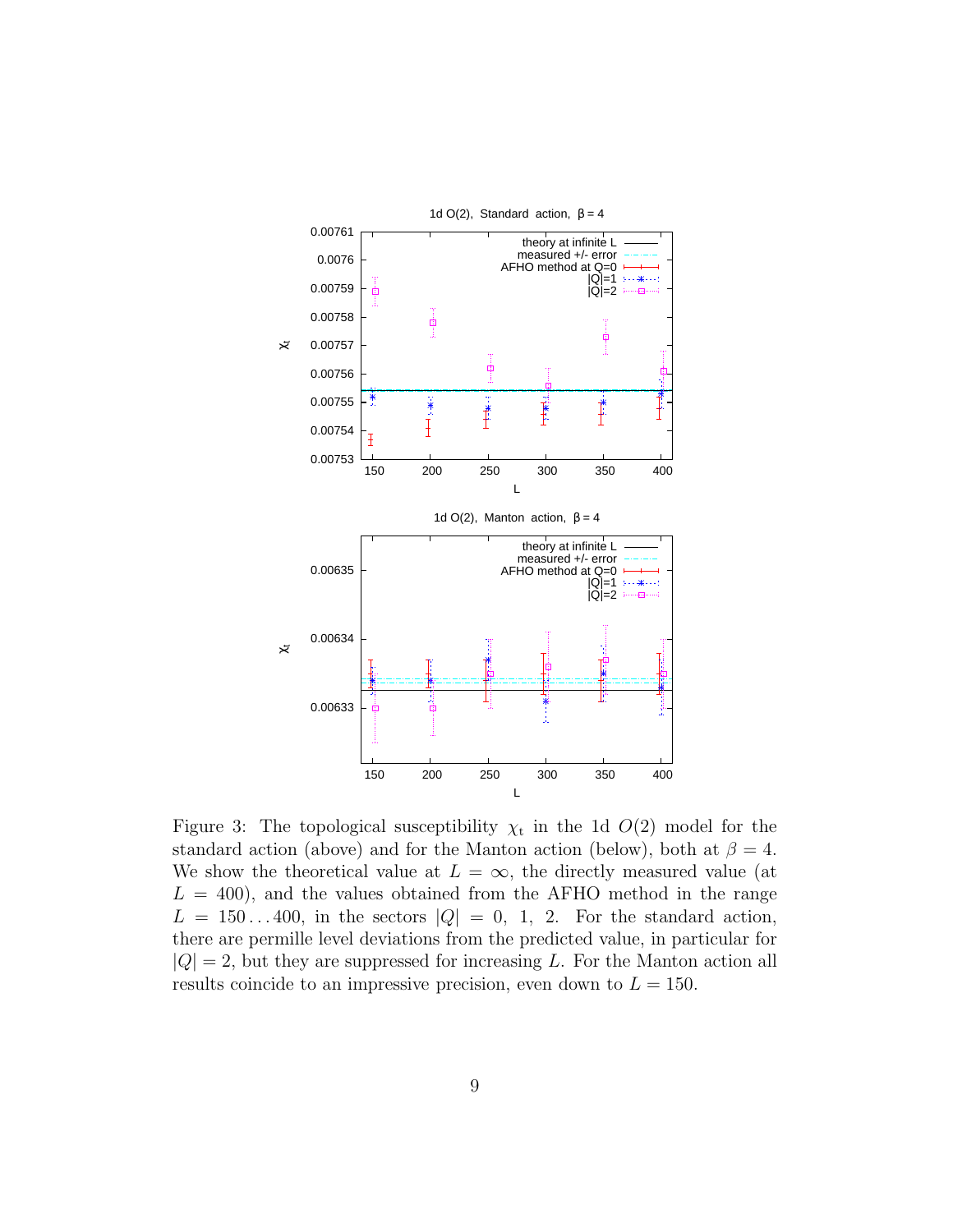

<span id="page-9-0"></span>Figure 4: The topological susceptibility  $\chi_t$  in the 1d  $O(2)$  model for the constraint action at  $\delta = 2\pi/3$ ,  $\delta = 1.5$  and  $\delta = 1$ . We show values obtained from the AFHO method in the range  $L = 50...400$ , in the sectors  $|Q| =$ 0, 1, 2. In the smallest volumes there are significant deviations, in particular for  $|Q| = 2$ , which are suppressed as L increases.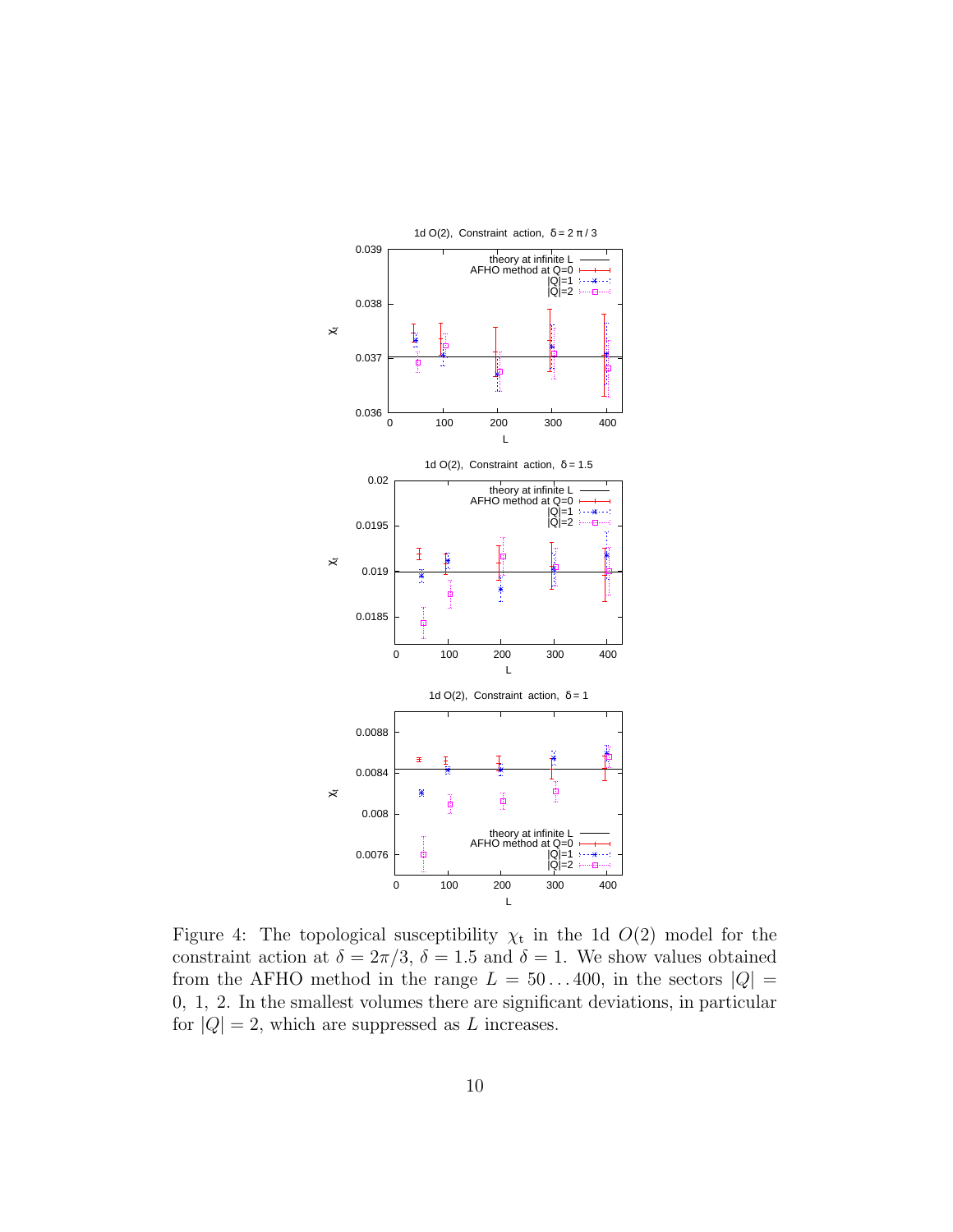|   | $L \parallel$ | $Q=0$                  | $ Q  = 1$   | $ Q  = 2$   | $ Q  = 3$   | $ Q =4$    | direct                                        |
|---|---------------|------------------------|-------------|-------------|-------------|------------|-----------------------------------------------|
|   |               | $100$ 0.024889(7)      | 0.024879(9) | 0.02487(1)  | 0.02483(2)  | 0.02500(3) | 0.024874(1)                                   |
| 2 |               | $100 \mid 0.012665(3)$ | 0.012666(4) | 0.012664(7) | 0.01275(2)  |            | $0.01256(9)$ 0.0126643(6)                     |
|   |               | 150   0.006335(2)      | 0.006334(2) | 0.006330(5) | 0.00634(2)  |            | $0.0066(1)$ 0.0063347(3)                      |
|   |               | $200$ 0.006335(2)      | 0.006334(3) | 0.006330(4) | 0.00634(1)  |            | $0.00665(5)$ 0.0063346(3)                     |
|   |               | $250$ 0.006334(3)      | 0.006337(3) | 0.006335(5) | 0.00636(1)  |            | $\mid 0.00636(3) \mid \mid 0.0063342(3) \mid$ |
|   |               | $300$ 0.006334(3)      | 0.006331(3) | 0.006336(5) | 0.006336(9) |            | $\mid 0.00640(2) \mid \mid 0.0063342(3) \mid$ |
|   |               | 350   0.006334(3)      | 0.006335(4) | 0.006337(5) | 0.006333(9) |            | $0.00638(2)$ 0.0063344(3)                     |
|   |               | $400$ 0.006335(3)      | 0.006333(4) | 0.006335(5) | 0.006346(9) |            | $\boxed{0.00635(2) \parallel 0.0063340(3)}$   |

<span id="page-10-0"></span>Table 3: Results analogous to Table [2,](#page-7-0) but now for the Manton action.

|     | standard       | Manton             | constraint action |              |
|-----|----------------|--------------------|-------------------|--------------|
|     | action         | action             | $\delta = 2\pi/3$ | $\delta = 1$ |
| 100 | $-0.00033(2)$  | $-0.00000004(470)$ | 0.0015(9)         | 0.00006(4)   |
| 200 | $-0.000039(4)$ | $-0.0000002(25)$   | 0.0009(11)        | 0.00010(5)   |
| 300 | $-0.000040(5)$ | $-0.0000009(37)$   | 0.0021            | 0.00005(8)   |
| 400 | $-0.000040(7$  | $-0.000002(50)$    | 0.0015(26)        | 0.00008(13)  |

<span id="page-10-1"></span>Table 4: Some numerical values of the kurtosis  $c_4 = (3\langle Q^2 \rangle^2 - \langle Q^4 \rangle)/L$  in the 1d  $O(2)$  model. These results show that the significant deviations from 0, which are observed in the standard action, are due to lattice artifacts (not finite size effects).

#### 4 Results for the 2d O(3) model

We proceed to field theory, and more specifically to the 2d  $O(3)$  model (or Heisenberg model), with periodic boundary conditions in both directions. In its lattice formulation a classical spin variable of unit length is attached to each lattice site  $x, \, \vec{e}_x \in S^2$ .

Regarding the topological charge, we consider sets of three neighbouring spins. In our case the lattice consists of quadratic plaquettes, and each plaquette is divided into two triangles (the cutting diagonal has an alternating orientation between nearest neighbour plaquettes). Each of these triangles carries such a set of three spins. They are connected on the sphere  $S^2$  by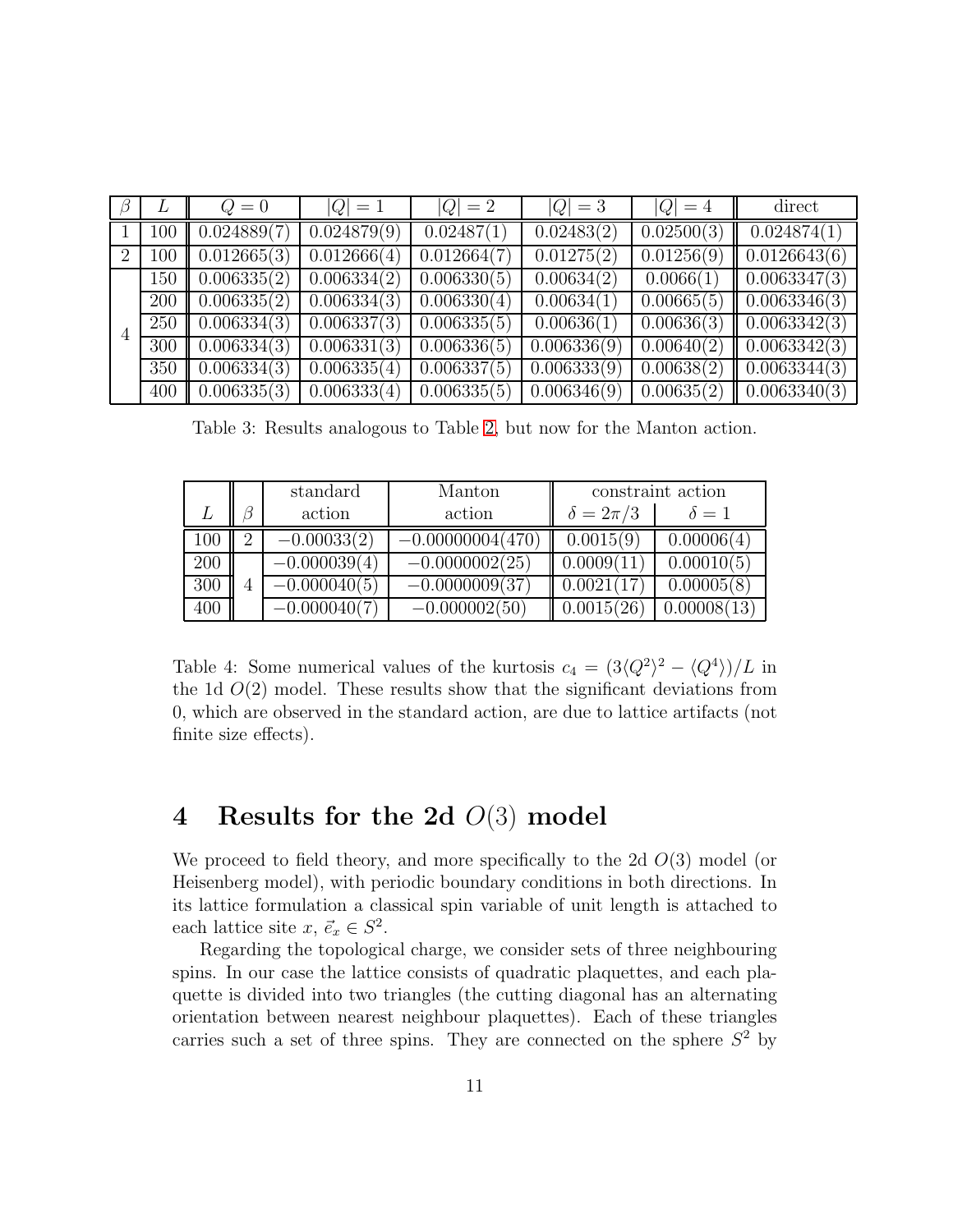the arcs of minimal length to form a spherical triangle. In each plaquette, the normalised sum of these two oriented spherical triangles (the total solid angle),  $q_x = A(\vec{e}_x, \vec{e}_{x+1}, \vec{e}_{x+2}, \vec{e}_{x+1+2})/(4\pi)$ , is the topological charge density.

If we sum over all plaquettes, and thus over all triangles, we obtain the geometrically defined topological charge

$$
Q = \sum_{x} q_x = \frac{1}{4\pi} \sum_{x} A(\vec{e}_x, \vec{e}_{x+\hat{1}}, \vec{e}_{x+\hat{2}}, \vec{e}_{x+\hat{1}+\hat{2}}) \in \mathbb{Z} . \tag{4.1}
$$

This definition, which was advocated in Ref. [\[3\]](#page-19-2), has the virtue of providing integer Q values for all configurations (except for a subset of measure zero), just like eq. [\(3.2\)](#page-4-2). It counts how many times (and with which orientation) these triangles cover the sphere. Fully explicit formulae are given  $e, q$  in Ref. [\[19\]](#page-21-1).

The standard lattice action reads

$$
S_{\text{standard}}[\vec{e}] = \beta \sum_{x,\mu} (1 - \vec{e}_x \cdot \vec{e}_{x+\hat{\mu}}) , \qquad (4.2)
$$

where  $\mu$  runs from 1 to 2,  $\hat{\mu}$  is the unit vector in  $\mu$ -direction, and  $\beta > 0$ . Figure [5](#page-12-0) shows the topological charge density correlation  $\langle q_0 q_{|x|} \rangle$  at  $\beta = 1$ , measured in the sectors  $|Q| = 0$ , 1, 2, on  $L \times L$  lattices of size  $L = 12$  and  $L = 16$ . The measurements are carried out parallel to the axes, and the spin separation proceeds in steps of two lattice units, due to the alternating triangularisation in the definition of  $q_x$ .

The horizontal lines are the expected plateau values according to eq. [\(3.3\)](#page-4-0). Again we inserted the directly measured values of  $\chi_t = \langle Q^2 \rangle / V$ ; they are very precise, thanks to the use of a cluster algorithm [\[4\]](#page-20-0), which provided a statistics of  $O(10^7)$  well thermalised and decorrelated measurements.<sup>[6](#page-11-0)</sup>

The plots clearly confirm the qualitatively expected picture. We further confirm the observation of Section 3 that the condition of a large separation is quite harmless: for the separation of four lattice spacings, the plateau value is already well attained.[7](#page-11-1)

<span id="page-11-0"></span><sup>&</sup>lt;sup>6</sup>This model is sometimes considered topologically ill, because  $\chi_t \xi^2$ , which is supposed to be the scaling term, diverges logarithmically in the continuum limit. In the integral representation of eq. [\(1.1\)](#page-1-0), this effect emerges at distance  $x = 0$ ; at finite distances, the topological charge density correlation is actually a controlled quantity [\[19\]](#page-21-1). Here we determine  $\chi_t$  with different methods at fixed  $\xi$ , so this defect does not affect our study.

<span id="page-11-1"></span><sup>&</sup>lt;sup>7</sup>In the plateau fits of the 2d  $O(3)$  model data for  $\langle q_0 q_{|x|} \rangle$  that we present in this section, we skip about  $2 \ldots 6$  points at the boundaries. This is done in each case such that we capture optimally the asymptotic value at large separation.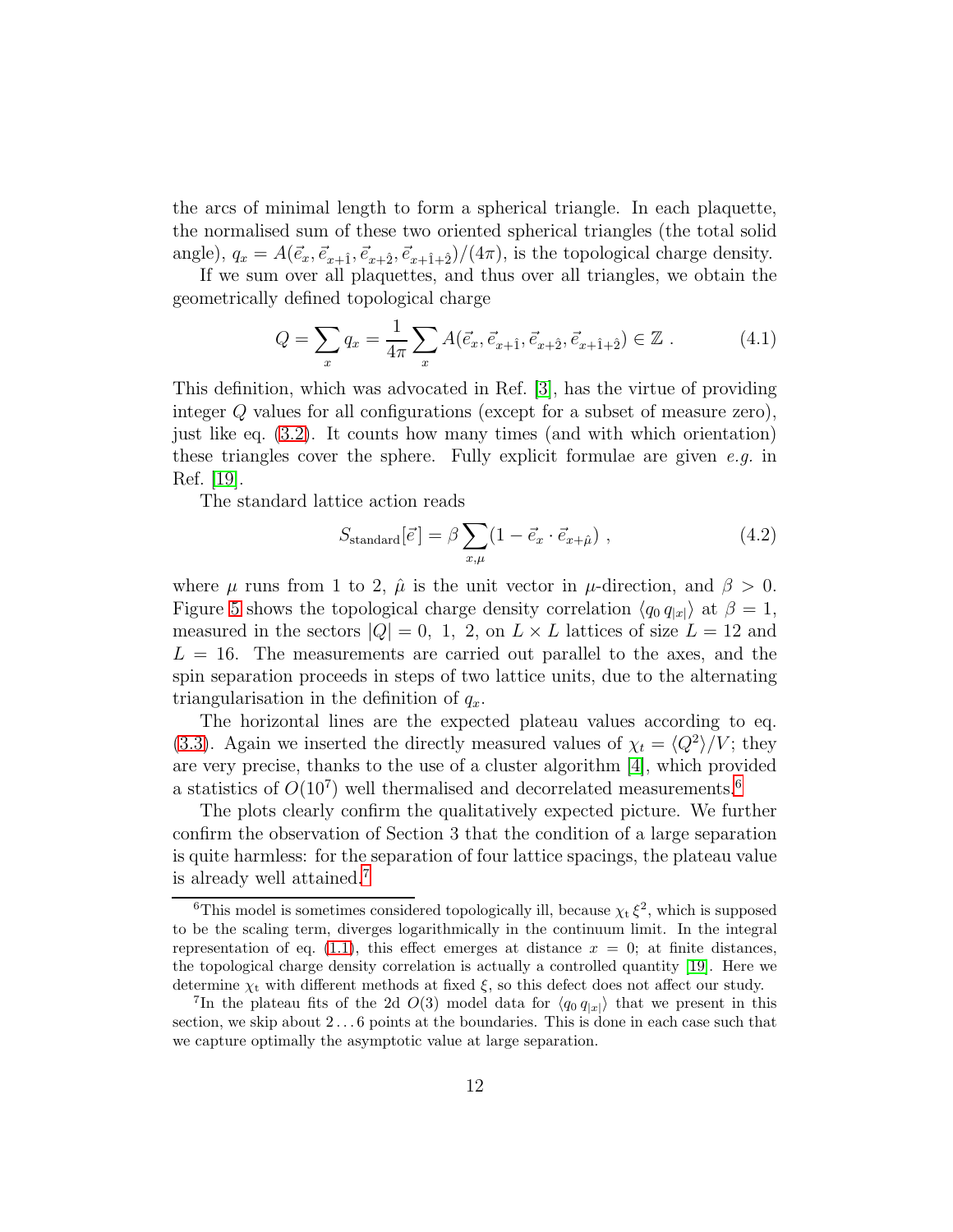For a quantitative analysis, we perform individual fits of the data to a constant in one sector; each fit yields a value of the topological susceptibility  $\chi_{t}$ . These results are confronted with the directly measured values in Table [5.](#page-13-0) In addition we consider combined fits in two or three sectors. As theory predicts, the lowest- $|Q|$  sectors are most reliable. In fact, the evaluation of  $\chi_t$ based on  $\langle q_0 q_{|x|} \rangle_{|Q|}$  is successful to an accuracy of a few percent in these cases. However, Figure [5](#page-12-0) also shows that this method is rapidly getting difficult to apply when L increases: then the values of  $\langle q_0 q_{|x|}\rangle_{|Q|}$  become tiny, and thus hard to distinguish from zero, and from each other.



<span id="page-12-0"></span>Figure 5: The topological charge density correlation in the 2d  $O(3)$  model, with the standard lattice action at  $\beta = 1$ , which corresponds to  $\xi \simeq 1.3$ . We show data measured on  $L \times L$  lattices,  $L = 12$  and 16, in the sectors  $|Q| = 0, 1, 2$ , compared to lines for the values according to eq. [\(3.3\)](#page-4-0), with the directly measure susceptibility  $\chi_t$ .

This is a case of strong coupling;  $\beta = 1$  leads to a correlation length of  $\xi \simeq 1.3$  (at large L). Hence the volumes that we used can be considered large, but the lattice is coarse. In order to probe the AFHO method closer to the continuum limit, we now proceed to a different setting. We move to the constraint action, which is defined in analogy to eq. [\(3.4\)](#page-4-3), cf. Ref. [\[19\]](#page-21-1),

$$
S_{\text{constraint}}[\vec{e}] = \begin{cases} 0 & \vec{e}_x \cdot \vec{e}_{x+\hat{\mu}} > \cos \delta \quad \forall x, \mu \\ +\infty & \text{otherwise} \end{cases} (4.3)
$$

We set the constraint angle to  $\delta = 0.55 \pi$ , which corresponds to a correlation length of  $\xi \simeq 3.6$ . Accordingly, we now consider larger square lattices, with  $L = 16$  and  $L = 32$ . Figure [6](#page-13-1) shows the topological charge correlations in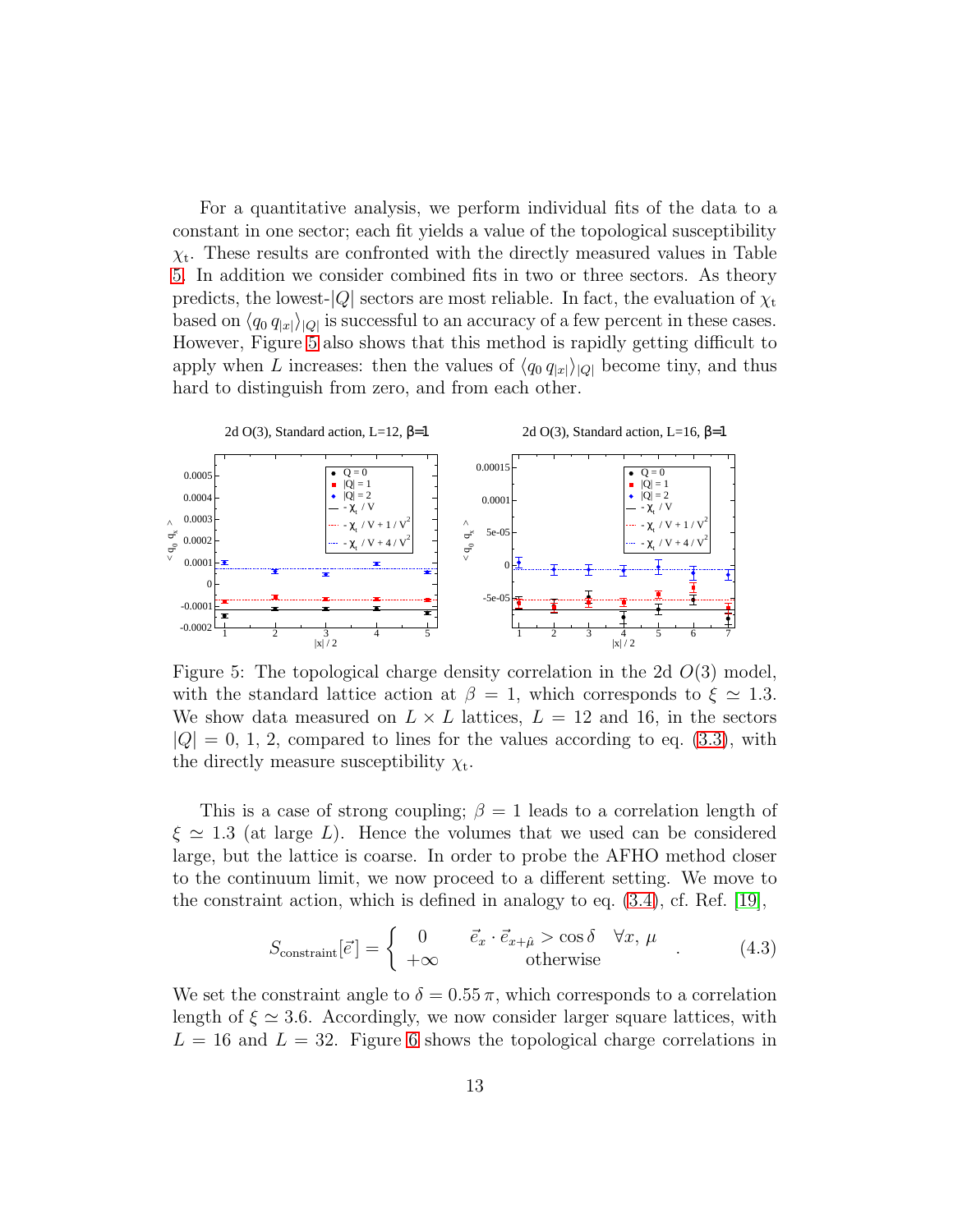|    | Q                 | $\chi_{\rm t}$ (fixed  Q ) | $\chi_{t}$ (direct) |
|----|-------------------|----------------------------|---------------------|
|    |                   | 0.018(1)                   |                     |
|    |                   | 0.0170(5)                  |                     |
| 12 | $0$ and $1$       | 0.0174(5)                  | 0.01707(4)          |
|    |                   | 0.018(2)                   |                     |
|    | $0 \text{ to } 2$ | 0.0175(6)                  |                     |
|    |                   | 0.016(2)                   |                     |
|    |                   | 0.017(2)                   |                     |
| 16 | $0$ and $1$       | 0.0164(10)                 | 0.01715(3)          |
|    |                   | 0.0174(4)                  |                     |
|    | to $2$            | 0.0167(7)                  |                     |

<span id="page-13-0"></span>Table 5: Evaluation of the topological susceptibility in the 2d  $O(3)$  model on  $L \times L$  lattices, with the standard action at  $\beta = 1$ . We display results obtained from fits to the topological charge density correlation in sector  $|Q|$ , or combined fits in several sectors. This is compared to the direct measurement as  $\langle Q^2 \rangle/V$ , which is very precise. The results by both methods are compatible within the errors.

this case, and Table [6](#page-14-0) contains the quantitative results, in analogy to the presentation for the standard action.



<span id="page-13-1"></span>Figure 6: Plots analogous to Figure [5,](#page-12-0) now for the constraint action at  $\delta =$  $0.55\,\pi$ , which corresponds to  $\xi \simeq 3.6$ , and with lattice sizes  $L = 16$  and  $L=32.$ 

These plots show again that the condition of a larger separation  $|x|$  is not a practical problem. However, despite the statistics of  $O(10^7)$  measurements,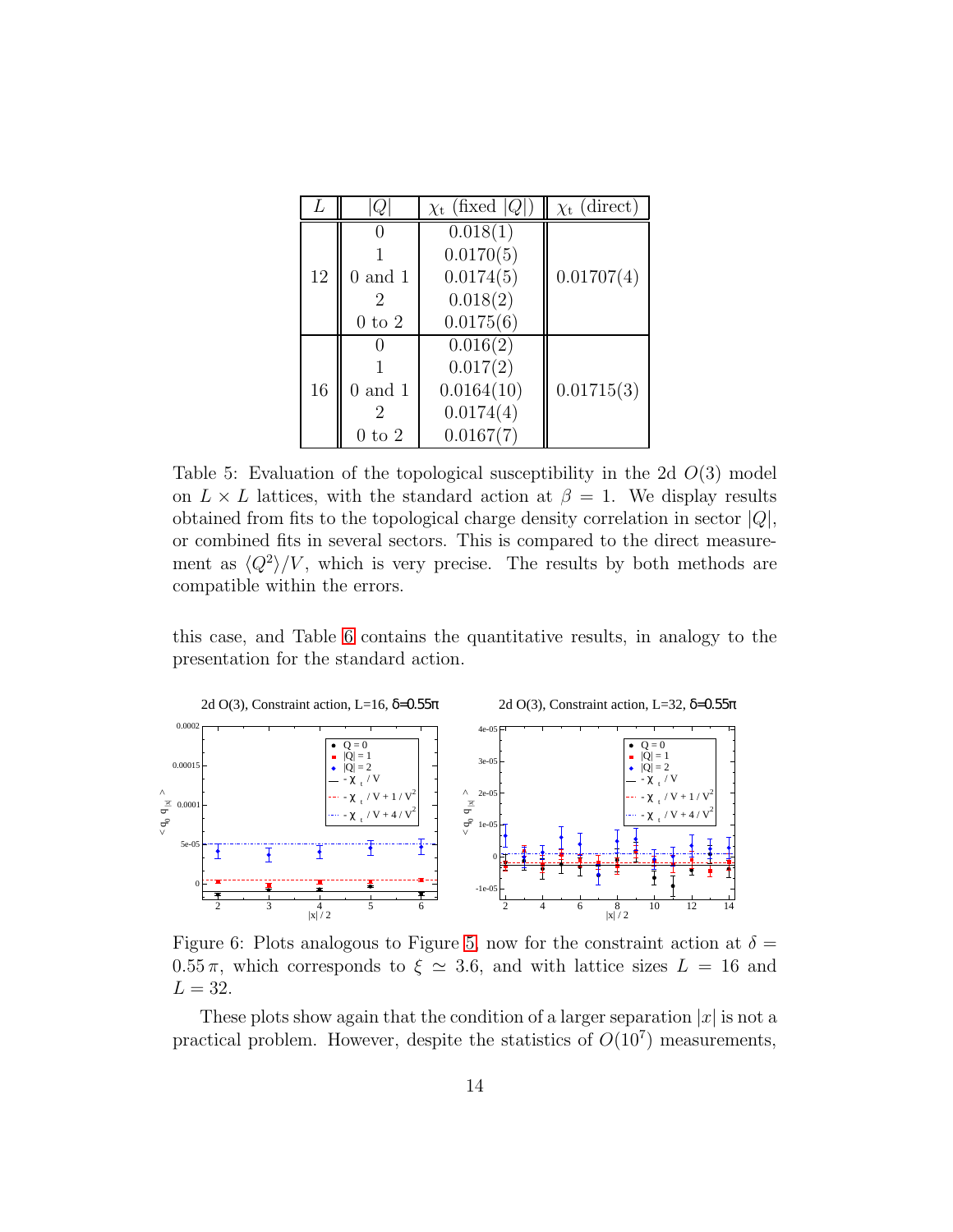|    | Ų                 | $\chi_{\rm t}$ (fixed  Q ) | $\chi_{t}$ (direct) |
|----|-------------------|----------------------------|---------------------|
|    |                   | 0.0021(5)                  |                     |
|    |                   | 0.0032(3)                  |                     |
| 16 | $0$ and $1$       | 0.0024(4)                  | 0.0024420(10)       |
|    |                   | 0.0048(5)                  |                     |
|    | $0 \text{ to } 2$ | 0.0024(3)                  |                     |
|    |                   | 0.0035(8)                  |                     |
|    |                   | 0.0022(6)                  |                     |
| 32 | $0$ and $1$       | 0.0027(5)                  | 0.0027892(15)       |
|    |                   | 0.0018(10)                 |                     |
|    | to $2$            | 0.0025(5)                  |                     |

<span id="page-14-0"></span>Table 6: Evaluation of the topological susceptibility in the 2d  $O(3)$  model on  $L \times L$  lattices, with the constraint action at  $\delta = 0.55 \pi$ , where  $\xi \simeq 3.6$ . We display results from fits to the topological charge density correlation in sector  $|Q|$ , or combined fits in several sectors. Comparison to the direct measurement shows that the AFHO method is less successful than in the examples of Table [5,](#page-13-0) since larger volumes are involved; in general, only the first digit is reliable.

the AFHO method does run into considerable trouble in reproducing the directly measured  $\chi_t$  values beyond one digit. This is mostly a consequence of the larger volumes involved; they suppress the signal, which is relevant to extract  $\chi_t$  in this indirect manner.

Let us finally take a large step to a numerical experiment very close to the continuum limit: it is performed with the standard lattice action at  $\beta = 1.5$ , on square lattices with  $L = 16 \dots 128$ ; at large L, this corresponds to  $\xi \approx 9.5$ . Figure [7](#page-15-0) shows the results for  $\chi_t$  up to  $L = 84$ , based on the topological charge correlations in the sectors  $|Q| = 0, 1, 2$ , and by direct measurement. As L increases, the latter converges well at  $L \geq 32$ . The results by the AFHO method move towards the directly measured value, and get close to it at  $L = 40$ . Here the range  $L \approx 40...60$  is optimal for its application. As we increase  $L$  further, we face again the problem that the tiny signal, which matters for  $\chi_t$ , gets lost in the statistical noise. For  $|Q|=1$ , 2 this happens already at  $L \geq 64$ , only at  $Q = 0$  the method still leads to useful results up to  $L = 84$ . The numerical values are added in Table [7](#page-16-0) (for completeness we include a result at  $L = 128$ , although it has an error of 42 %).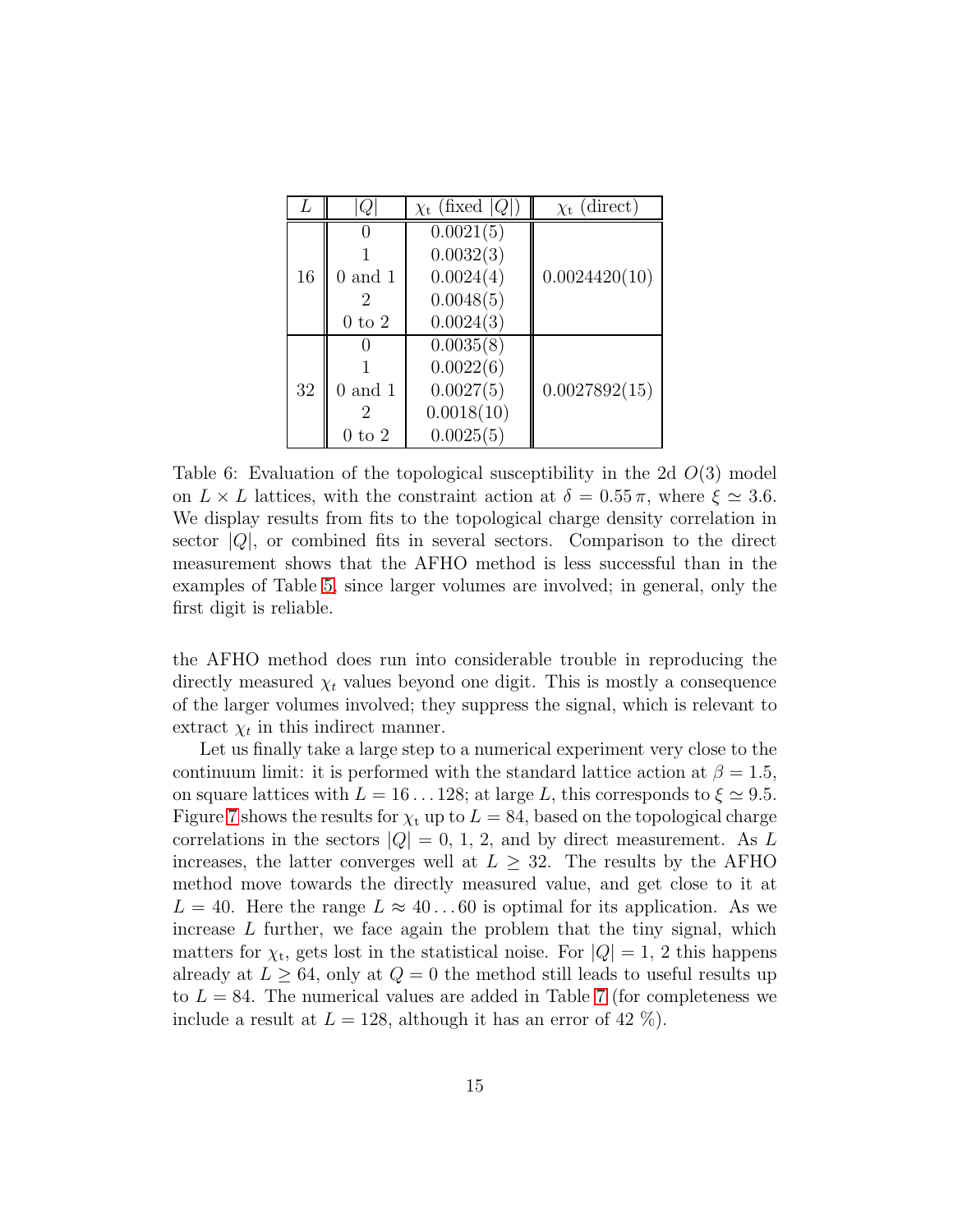

<span id="page-15-0"></span>Figure 7: The topological susceptibility  $\chi_t$  for the standard action at  $\beta =$ 1.5, on  $L \times L$  lattices with  $L = 16...84$  (with  $\xi \approx 9.5$  at large L). The directly measured values stabilise for  $L \geq 32$  (its errors are too small to be visible in this plot), and the AFHO results approximate it well in the regime  $L = 40...84$ . For smaller L, this method suffers from significant finite size effects, and for larger L the signal for the determination of  $\chi_t$  is too small for a good numerical resolution.

#### 5 Conclusions

We have investigated the AFHO method [\[5\]](#page-20-1) for the evaluation of the topological susceptibility  $\chi_t$  based on the correlation of the topological charge density. Amazingly, this method allows — in principle — for a measurement of  $\chi_t$  even within a fixed topological sector, and  $Q = 0$  is most promising.

In our Monte Carlo study of 1d and 2d non-linear  $\sigma$ -models, we could apply a cluster algorithm, which performs non-local update steps. Hence it does not get stuck in a topological sector and it provides precise results for  $\chi_t$  by direct measurement. In most other models of quantum field theory, especially in almost all models with fermions or gauge fields, such an efficient algorithm is not known. Hence one resorts to local update algorithms, where the Markov chain tends to get stuck in a topological sector, in particular as one approaches the continuum limit. So in all those cases the indirect AFHO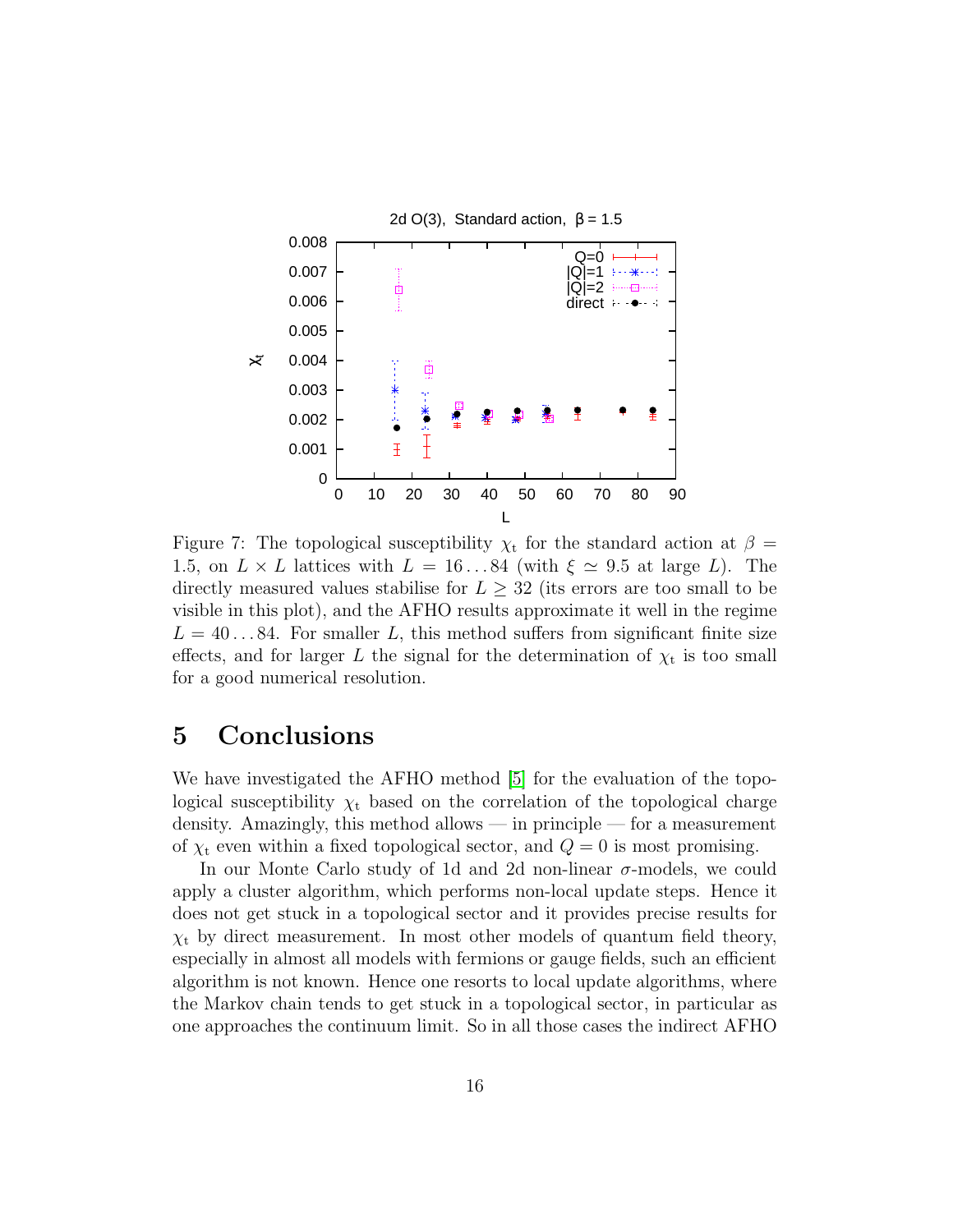|     | $Q=0$      | $ Q =1$    | $ Q =2$    | direct                   |
|-----|------------|------------|------------|--------------------------|
| 16  | 0.0010(2)  | 0.003(1)   | 0.0064(7)  | 0.001725(1)              |
| 24  | 0.0011(4)  | 0.0023(6)  | 0.0037(3)  | 0.002031(3)              |
| 32  | 0.00180(7) | 0.00211(4) | 0.00248(8) | 0.002192(2)              |
| 40  | 0.00194(8) | 0.00207(9) | 0.0022(1)  | 0.002258(3)              |
| 48  | 0.00203(6) | 0.0020(1)  | 0.00217(7) | $\overline{0.002}301(1)$ |
| 56  | 0.00213(9) | 0.0022(3)  | 0.00203(6) | 0.002318(4)              |
| 64  | 0.0022(2)  |            |            | 0.002325(2)              |
| 76  | 0.00225(2) |            |            | 0.002329(3)              |
| 84  | 0.0021(1)  |            |            | 0.002323(3)              |
| 128 | 0.0019(8)  |            |            | 0.002292(9)              |

<span id="page-16-0"></span>Table 7: Results for  $\chi_t$  with the standard lattice action at  $\beta = 1.5$ , on  $L \times L$ lattices. The data in specific sectors are based on the AFHO method (we leave the table empty in cases where the signal got lost in the statistical noise).

method could be of interest.

Therefore we have tested its applicability and reliability. The outcome is first of all that the method as such works; in some cases it provided results, which are correct to 2 or 3 digits. Hence situations do exist, where the approximations in the derivation of formula [\(3.3\)](#page-4-0) (in particular including order  $O(1/V^2)$  incompletely, and neglecting all terms of  $O(1/V^3)$  can be justified, as we could confirm on the non-perturbative level.

Regarding the limitations of the applicability range, we note that  $-$  for the models studied here — the theoretical condition of measuring the correlation "at larger separation" turned out not to be worrisome in practice. However, the AFHO method generally runs into trouble as the volume V increases. Then the crucial signal in  $\langle q_0 q_{|x|} \rangle_{|Q|}$  is suppressed with a factor  $1/V$ . If we want the correlation length to be clearly larger than the lattice spacing (so that lattice artifacts are under control), we need a sizable lattice to keep the finite size effects under control as well. With these conflicting requirements, even in our 2d test model, and despite a huge statistics, the method did not work well anymore.

The relevant observation is that the AFHO method, which is based on topologically restricted measurements, is plagued by unusually persistent finite size effects. In usual settings, the latter are exponentially suppressed,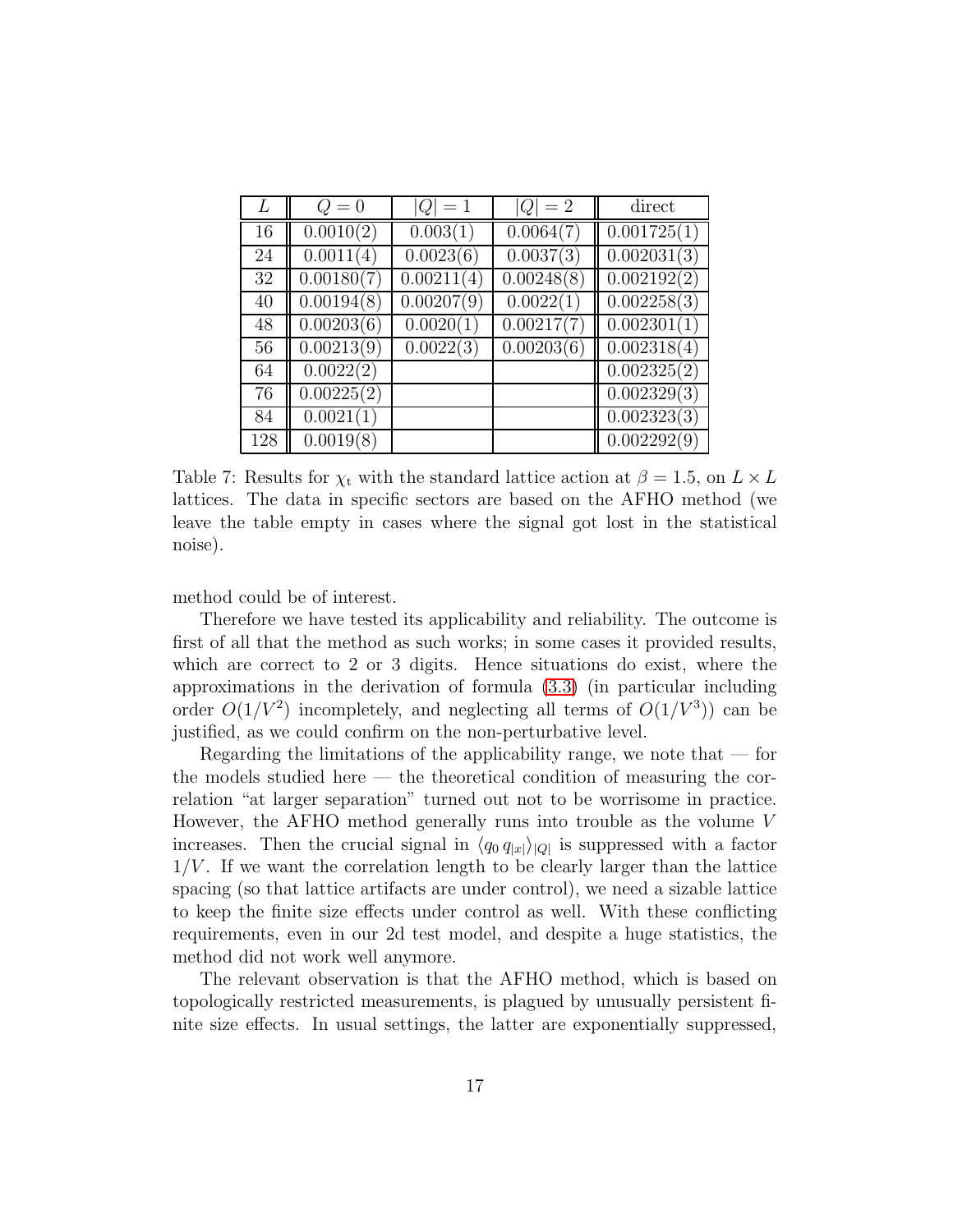*i.e.* they are  $\propto$  exp( $-\text{const.} L/\xi$ ), and quite small if  $L/\xi \gtrsim 4$ . However, topologically restricted numerical measurements are very sensitive to finite size effects: we recall that relation [\(2.1\)](#page-2-3) is a truncated polynomial expansion in  $1/V$ , but we can also refer directly to the large ratios  $L/\xi$ , which were used all over this study: e.g. in the upper plot of Figure [3](#page-8-0) it amounts to  $L/\xi > 22$ , which would usually make finite size effects negligible, but here they are significant. This property calls for a larger size  $L$ . In turn, that causes problems in extracting the subtle effect, which is relevant for the indirect determination of  $\chi_{\rm t}$ .

That issue might be the bottleneck for the prospects to apply the AFHO method in higher dimensions. However, there requirement of a large box size L is expected to be relaxed, since the truncated terms are  $1/V$ -suppressed. Indeed, the plots in Figure [6](#page-13-1) on the left, and in Figure [7,](#page-15-0) show that in two dimensions good results are obtained even at  $L/\xi \approx 4$ . Therefore this method could be considered also in 4d theories, which may involve gauge and fermion fields, such as QCD. In that framework a new variant has recently been tested [\[16\]](#page-20-12). It might be worthwhile exploring also the applicability of the original form, although a tiny signal has to be resolved (the inclusion of all-to-all correlations could be necessary). A next step would be a test in 4d  $SU(2)$  Yang-Mills theory.

Acknowledgements Lilian Prado has worked on this project at an early stage. We also thank Christopher Czaban and Philippe de Forcrand for interesting discussions. This work was supported in part by the Mexican Consejo Nacional de Ciencia y Tecnología (CONACYT) through project 155905/10, by DGAPA-UNAM, grant IN107915, and by the Helmholtz International Center for FAIR within the framework of the LOEWE program launched by the State of Hesse. A.D. and M.W. acknowledge support by the Emmy Noether Programme of the DFG (German Research Foundation), grant WA 3000/1-1, and C.P.H. acknowledges support through the project Redes Temáticas de Colaboración Académica 2013, UCOL-CA-56.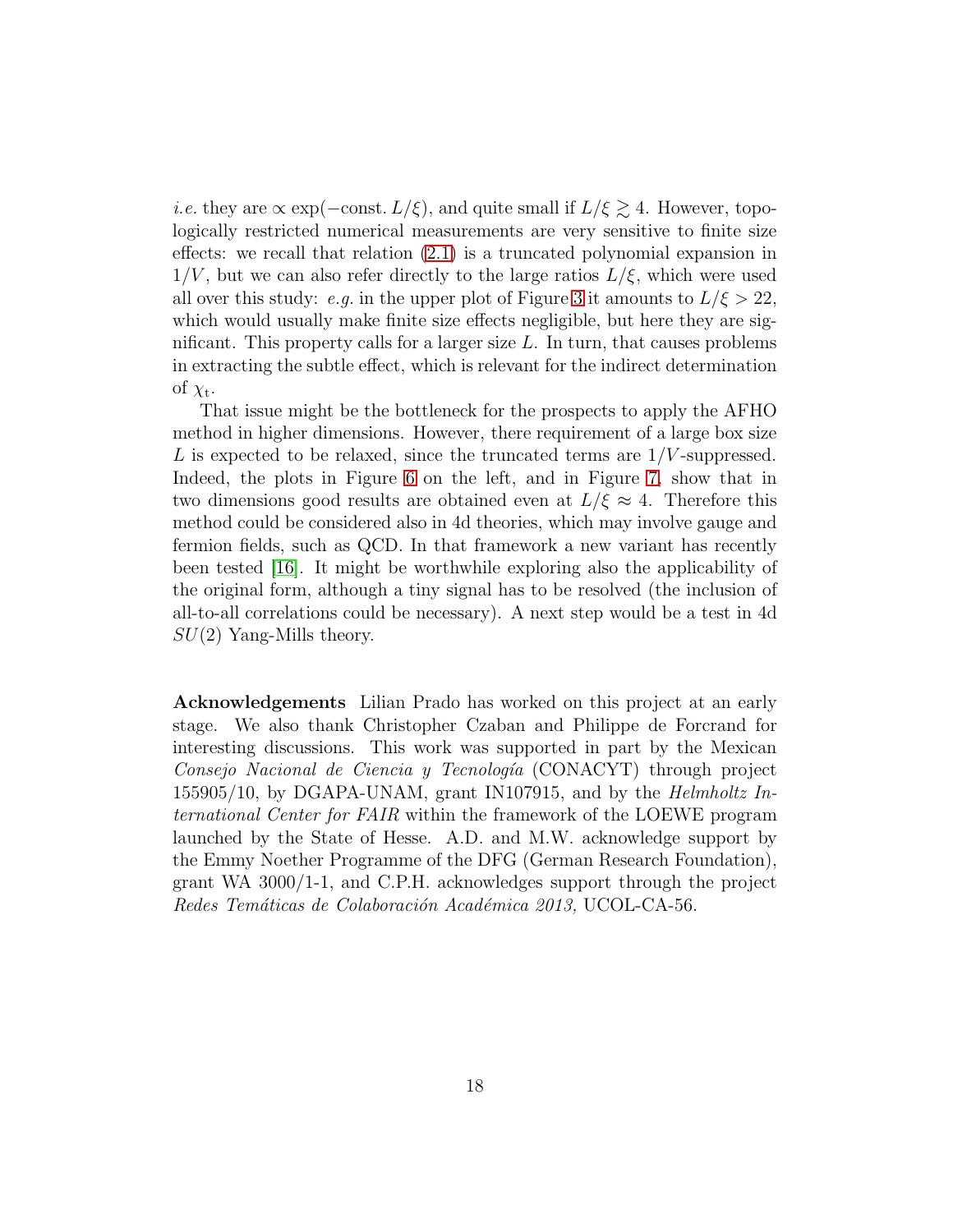## A Topological charge density correlation in the continuum 1d  $O(2)$  model

The key quantity of this work is the correlation function of the topological charge density. In this appendix we compute it analytically for the 1d  $O(2)$ model, formulated in continuous Euclidean time  $x$ , with periodicity length L. For this purpose, it is useful to include a  $\theta$ -term in the action,

$$
S[\varphi] = \frac{\beta_{\text{cont}}}{2} \int_0^{L_{\text{cont}}} dx \,\varphi'(x)^2 - i\theta Q[\varphi] \ . \tag{A.1}
$$

In the canonical formulation of quantum mechanics, the corresponding Hamilton operator, its energy eigenfunctions and eigenvalues read [\[13\]](#page-20-9)

$$
\hat{H} = \frac{1}{2\beta_{\text{cont}}} \left( \hat{p} - \frac{\theta}{2\pi} \right)^2, \ \langle \varphi | n \rangle = \frac{1}{\sqrt{2\pi}} e^{\text{i}n\varphi}, \ E_n = \frac{1}{2\beta_{\text{cont}}} \left( n - \frac{\theta}{2\pi} \right)^2, \ \ (A.2)
$$

where  $\hat{p} = -i \frac{\partial}{\partial \varphi}$  and  $n \in \mathbb{Z}$ . The operator for the topological charge density is given by

$$
\hat{q} = \frac{1}{2\pi} [\hat{H}, \hat{\varphi}] = \frac{1}{2\pi \beta_{\text{cont}}} \left( -\frac{\partial}{\partial \varphi} + i \frac{\theta}{2\pi} \right). \tag{A.3}
$$

This operator is anti-Hermitian (due to the Euclidean time derivative of the Hermitian operator  $\hat{\varphi}$ , with the matrix elements

$$
\langle m|\hat{q}|n\rangle = \frac{1}{(2\pi)^2 \beta_{\text{cont}}} \int_{-\pi}^{\pi} d\varphi \, e^{-im\varphi} \left( -\frac{\partial}{\partial \varphi} + i \frac{\theta}{2\pi} \right) e^{in\varphi} = \frac{i(\theta - 2\pi n)}{(2\pi)^2 \beta_{\text{cont}}} \delta_{mn}.
$$

Hence the expectation value

$$
\langle q(x) \rangle = \frac{1}{Z(\theta)} \frac{i}{(2\pi)^2 \beta_{\text{cont}}} \sum_{n \in \mathbb{Z}} (\theta - 2\pi n) e^{-E_n L_{\text{cont}}}, \text{ with } Z(\theta) = \sum_{n \in \mathbb{Z}} e^{-E_n L_{\text{cont}}}
$$

is imaginary in general (of course it vanishes at  $\theta = 0$ ).

Therefore the corresponding correlation function is in general negative,<sup>[8](#page-18-0)</sup>

$$
\langle q(0)q(x) \rangle = \frac{1}{Z(\theta)} \sum_{m,n \in \mathbb{Z}} \langle m|\hat{q}|n \rangle \langle n|\hat{q}|m \rangle e^{-E_n x - E_m (L_{\text{cont}} - x)}
$$
  
= 
$$
-\frac{1}{Z(\theta)} \frac{1}{(2\pi)^4 \beta_{\text{cont}}^2} \sum_{n \in \mathbb{Z}} (\theta - 2\pi n)^2 e^{-E_n L_{\text{cont}}} . \tag{A.4}
$$

<span id="page-18-0"></span><sup>&</sup>lt;sup>8</sup>In field theoretic models, the correlation of the topological charge density over large distance is known to be negative as well [\[22\]](#page-21-4).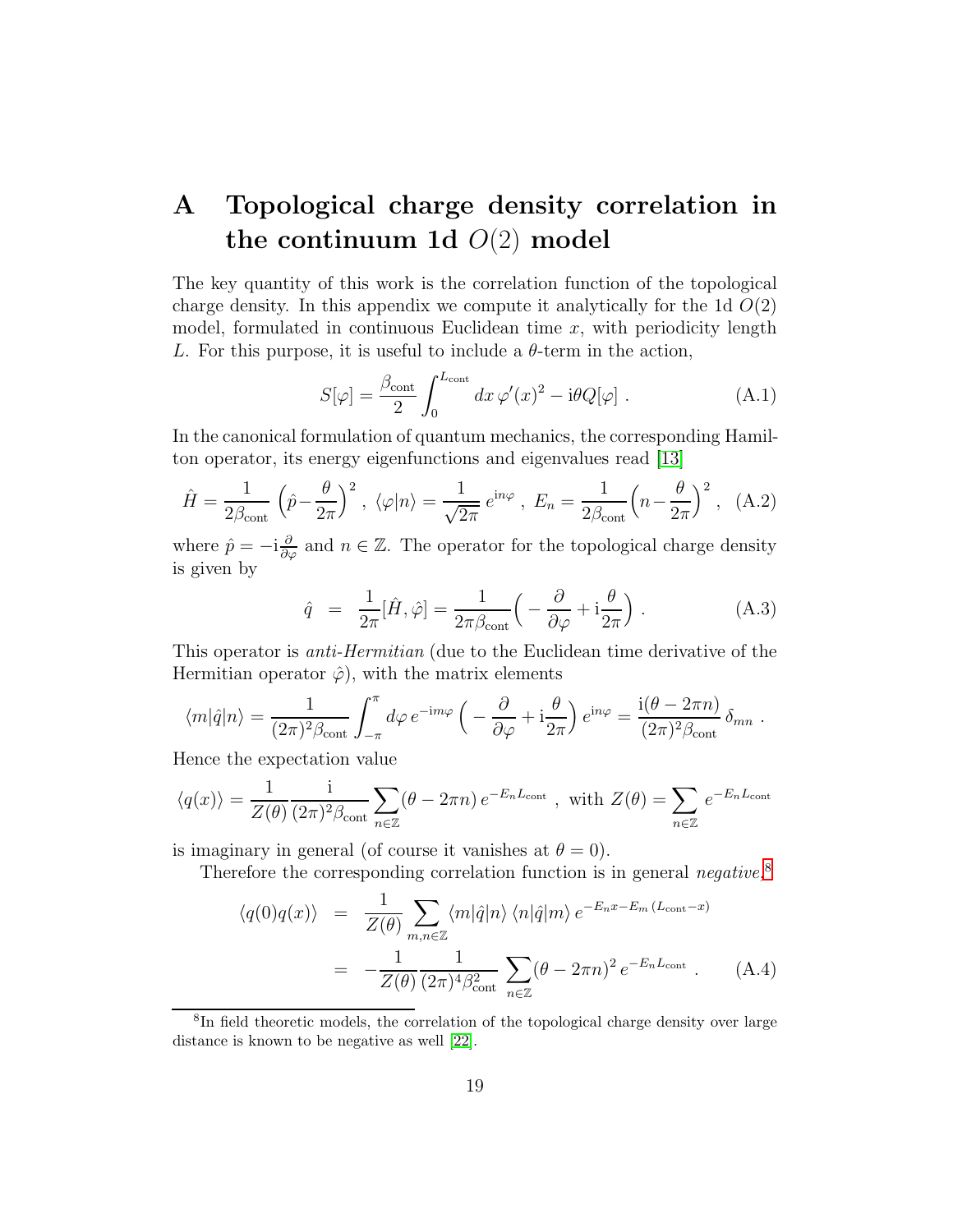It is remarkable that this correlation is independent of x, if  $x/L_{\text{cont}} \notin \mathbb{Z}$  (this condition allows us to insert a unit factor  $\sum_{n} |n\rangle\langle n|$  between the end-points).

The vacuum angle  $\theta$  enables also the computation of the topologically restricted partition function,

$$
Z_Q = \frac{1}{2\pi} \int_{-\pi}^{\pi} d\theta \, Z(\theta) \, e^{-iQ\theta} = \frac{1}{2\sqrt{\pi\alpha}} e^{-Q^2/(4\alpha)} \, , \quad \alpha = \frac{L}{8\pi^2 \beta_{\text{cont}}} \, ,
$$

and correlation function,

$$
\langle q(0)q(x)\rangle_Q = \frac{1}{2\pi Z_Q} \int_{-\pi}^{\pi} d\theta \, Z(\theta) \langle q(0)q(x)\rangle \, e^{-iQ\theta}
$$

$$
= -\frac{1}{(2\pi)^5 \beta_{\text{cont}}^2 Z_Q} \int_{-\infty}^{\infty} d\theta \, \theta^2 \, e^{-\alpha \theta^2 - i\theta Q}
$$

$$
= \frac{1}{32\pi^4 \beta_{\text{cont}}^2 \alpha} \left( -1 + \frac{Q^2}{2\alpha} \right). \tag{A.5}
$$

Finally we insert  $\alpha$  and  $\chi_t = \alpha L_{\text{cont}}/2$  (cf. Table [1\)](#page-4-1) to arrive at

$$
\langle q(0)q(x)\rangle_Q = -\frac{\chi_{\rm t}}{L_{\rm cont}} + \frac{Q^2}{L_{\rm cont}^2} \ . \tag{A.6}
$$

Also the topologically restricted correlation function is constant in  $x$ , which explains that the data in Section 3 attain the plateau values immediately.

Moreover, we see that eq.  $(3.3)$  is *exact* in this specific case, which is consistent with the fact that the kurtosis vanishes [\[13\]](#page-20-9). Therefore, in our numerical study presented in Section 3, the only issue are lattice artifacts, and even they turned out to be mild.

### <span id="page-19-0"></span>References

- [1] E. Witten, Nucl. Phys. B 156 (1979) 269. G. Veneziano, Nucl. Phys. B 159 (1979) 213.
- <span id="page-19-1"></span>[2] K. Cichy, A. Dromard, E. Garcia-Ramos, K. Ottnad, C. Urbach, M. Wagner, U. Wenger and F. Zimmermann, arXiv:1411.1205 [hep-lat]. Y. Namekawa, arXiv:1501.06295 [hep-lat].
- <span id="page-19-2"></span>[3] B. Berg and M. Lüscher, *Nucl. Phys.* **B 190** (1981) 412.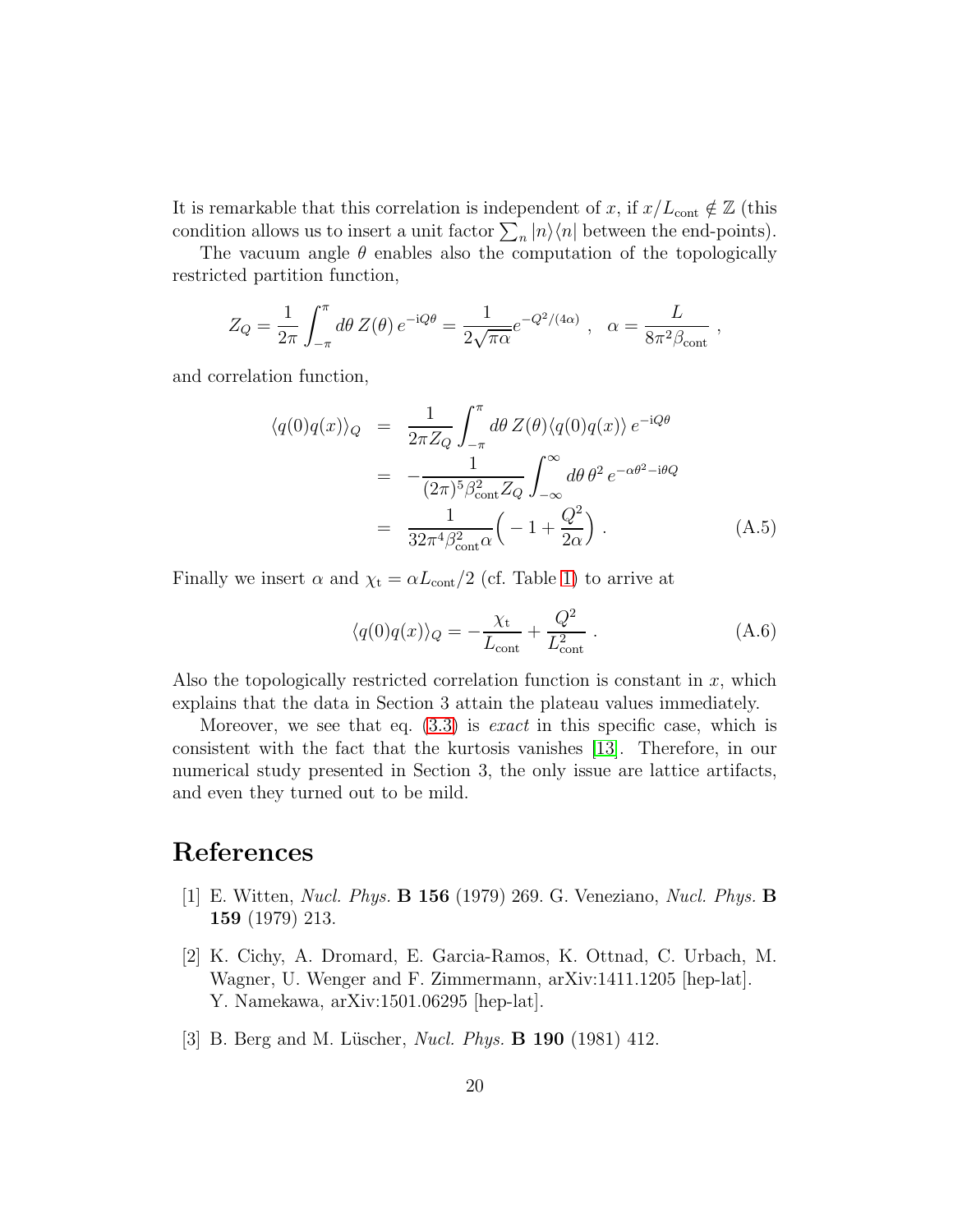- <span id="page-20-1"></span><span id="page-20-0"></span>[4] U. Wolff, Phys. Rev. Lett. 62 (1989) 361.
- <span id="page-20-5"></span>[5] S. Aoki, H. Fukaya, S. Hashimoto and T. Onogi, Phys. Rev. D 76 (2007) 054508 [arXiv:0707.0396 [hep-lat]].
- <span id="page-20-6"></span>[6] R. Sinclair, Phys. Rev. D 45 (1992) 2098.
- <span id="page-20-2"></span>[7] S. Chandrasekharan and U.-J. Wiese, Phys. Rev. Lett. 83 (1999) 3116 [cond-mat/9902128].
- <span id="page-20-7"></span>[8] M. Lüscher, *JHEP* 1008 (2010) 071 [arXiv:1006.4518 [hep-lat]].
- [9] Ph. de Forcrand, M. García Pérez, J.E. Hetrick, E. Laermann, J.F. Lagae and I.O. Stamatescu, Nucl. Phys. (Proc. Suppl.) 73 (1999) 578 [hep-lat/9810033].
- <span id="page-20-8"></span><span id="page-20-3"></span>[10] R.C. Brower et al. (LSD Collaboration), Phys. Rev. D 90 (2014) 014503 [arXiv:1403.2761 [hep-lat]].
- <span id="page-20-4"></span>[11] R. Brower, S. Chandrasekharan, J.W. Negele and U.-J. Wiese, Phys. Lett. **B 560** (2003) 64 [hep-lat/0302005].
- [12] L. Del Debbio, L. Giusti and C. Pica, Phys. Rev. Lett. 94 (2005) 032003 [hep-th/0407052]. W. Bietenholz and S. Shcheredin, Nucl. Phys. B 754 (2006) 17 [hep-lat/0605013]. S. Dürr, Z. Fodor, C. Hoelbling and T. Kurth, JHEP 0704 (2007) 055 [hep-lat/0612021].
- <span id="page-20-9"></span>[13] W. Bietenholz, R. Brower, S. Chandrasekharan and U.-J. Wiese, Phys. Lett. **B** 407 (1997) 283 [hep-lat/9704015].
- <span id="page-20-10"></span>[14] W. Bietenholz, I. Hip, S. Shcheredin and J. Volkholz, Eur. Phys. J. C 72 (2012) 1938 [arXiv:1109.2649 [hep-lat]].
- <span id="page-20-11"></span>[15] S. Aoki et al. (JLQCD and TWQCD Collaborations), Phys. Lett. B 665 (2008) 294 [arXiv:0710.1130 [hep-lat]].
- <span id="page-20-12"></span>[16] H. Fukaya, S. Aoki, G. Cossu, S. Hashimoto, T. Kaneko and J. Noaki (JLQCD Collaboration), arXiv:1411.1473 [hep-lat].
- <span id="page-20-13"></span>[17] I. Bautista, W. Bietenholz, U. Gerber, C.P. Hofmann, H. Mejía-Díaz and L. Prado, arXiv:1402.2668 [hep-lat]. U. Gerber, I. Bautista, W. Bietenholz, H. Mejía-Díaz and C.P. Hofmann, arXiv:1410.0426 [hep-lat].